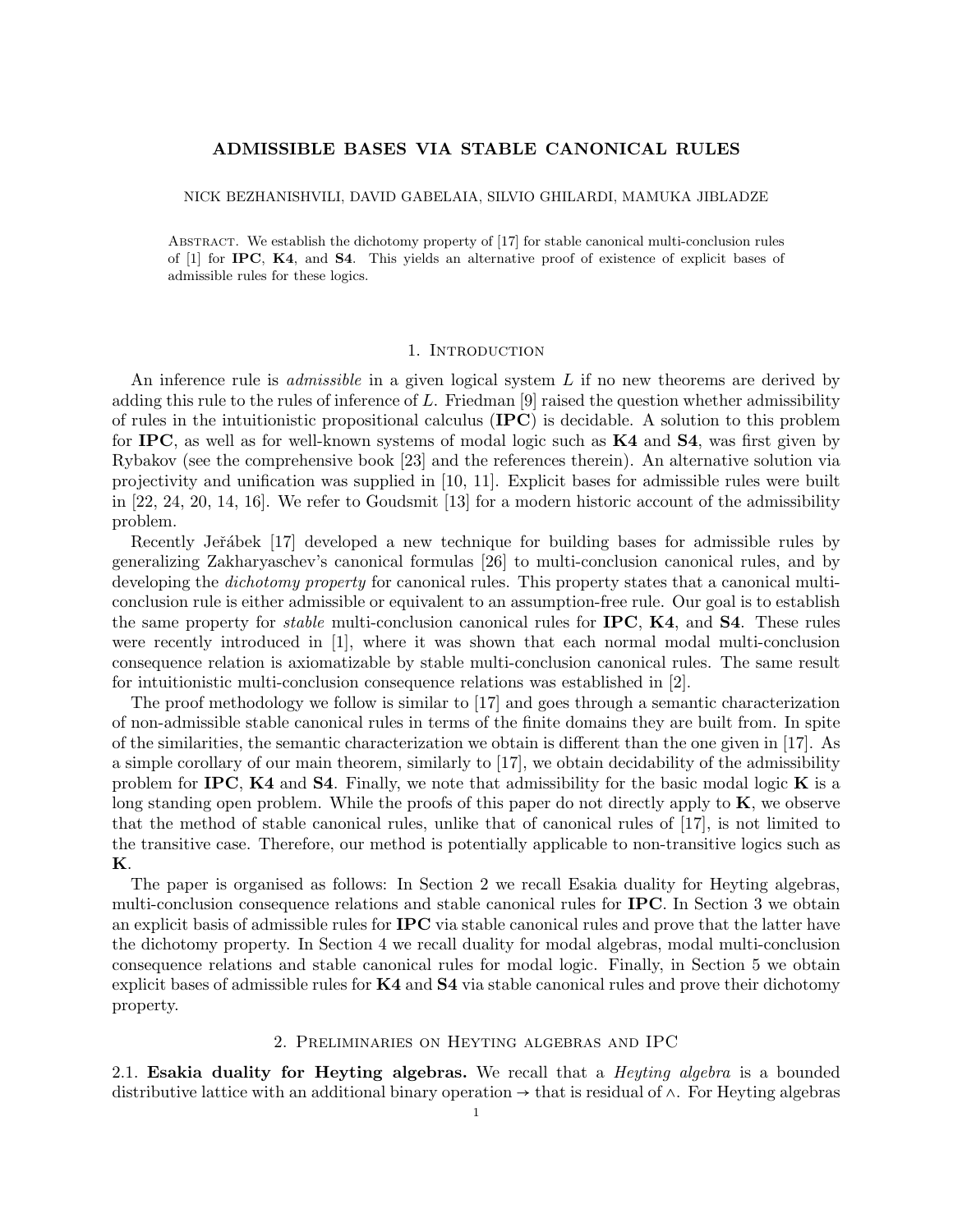A and B, a Heyting homomorphism is a bounded lattice homomorphism  $h : A \rightarrow B$  such that  $h(a \rightarrow b) = h(a) \rightarrow h(b)$  for each  $a, b \in A$ . Let Heyt be the category of Heyting algebras and Heyting homomorphisms. It is well known (see, e.g., [19, Ch. IX] or [6, Ch. 7]) that Heyting algebras provide an adequate algebraic semantics for superintuitionistic logics. In fact, there is a dual isomorphism between the (complete) lattice of superintuitionistic logics and the (complete) lattice of varieties of Heyting algebras.

In order to introduce topological duality for Heyt, we need to fix some notation for posets. If  $X$ is a poset (partially ordered set), we denote the partial order on X by  $\leq$ . For  $Y \subseteq X$ , we recall that the down-set of Y is the set  $\downarrow Y = \{x \in X : \exists y \in Y \text{ with } x \leq y\}$ . The up-set of Y is defined dually and is denoted by  $\uparrow Y$ . If Y is a singleton set  $\{y\}$ , then we use  $\downarrow y$  and  $\uparrow y$  instead of  $\downarrow \{y\}$  and  $\uparrow \{y\}$ , respectively. We call  $U \subseteq X$  an up-set if  $x \in U$  and  $x \leq y$  imply  $y \in U$ . A down-set of X is defined dually. For  $Y \subseteq X$  we denote by max Y, resp min Y the set of its maximal, resp. minimal points. That is, max  $Y = \{y \in Y \mid Y \cap \uparrow y = \{y\}\}\$  and  $\min Y = \{y \in Y \mid Y \cap \downarrow y = \{y\}\}.$ 

An Esakia space is a Priestley space X such that  $\downarrow U$  is clopen for each clopen U of X; recall that a poset X is a Priestley space if X is a compact space and for each  $x, y \in X$ , from  $x \nleq y$  it follows that there is a clopen (closed and open) up-set U of X such that  $x \in U$  and  $y \notin U$ . It follows easily from e. g. [7, 11.15(i)] that for any Priestley space  $(X, \leq)$ , any closed subset  $Y \subseteq X$  and any  $y \in Y$ there are  $y_1 \in \min Y$ ,  $y_2 \in \max Y$  with  $y_1 \leq y \leq y_2$ .

For posets X and Y, a map  $f: X \to Y$  is order-preserving if  $x \leq y$  implies  $f(x) \leq f(y)$  for all  $x, y \in X$ ; an order-preserving f is said to be a *bounded morphism* (or p-morphism) iff for each  $x \in X$ and  $y \in Y$ , from  $f(x) \leq y$  it follows that there exists  $z \in X$  such that  $x \leq z$  and  $f(z) = y$ .

For Esakia spaces X and Y, a map f is an Esakia morphism if it is a bounded morphism which is also continuous. Let Esa be the category of Esakia spaces and Esakia morphisms.

By Esakia duality  $[8]$ , Heyt is dually equivalent to Esa (the dual of a Heyting algebra A is indicated with  $A_*$ ). The functors  $(-)_*$ : Heyt → Esa and  $(-)^*$ : Esa → Heyt that establish this dual equivalence are constructed as follows. For a Heyting algebra A, let  $A_* = (X, \leq)$ , where X is the space of all prime filters of A (topologized by the subbasis  $\{\alpha(a), X \setminus \alpha(a) : a \in A\}$ , where  $\alpha(a) = \{x \in X : a \in x\}$  and  $x \leq y$  iff  $x \subseteq y$ . For a Heyting algebra homomorphism h, let  $h_* = h^{-1}$ . For an Esakia space  $(X, \leq)$ , let  $(X, \leq)^* = A$ , where A is the Heyting algebra of clopen up-sets of X, with meet and join given by intersection and union respectively and with implication given by  $U \to V = X \setminus (U \setminus V)$ . For an Esakia morphism f, let  $f^* = f^{-1}$ .

It follows from Esakia duality that onto Heyting homomorphisms dually correspond to 1-1 Esakia morphisms, and 1-1 Heyting homomorphisms to onto Esakia morphisms. In particular, homomorphic images of  $A \in$  Heyt correspond to closed up-sets of the Esakia dual of A.

2.2. Intuitionistic multi-conclusion consequence relations. We use greek letters  $\gamma, \delta, \ldots$  $\varphi, \psi, \ldots$  to denote formulas built up from propositional variables using the connectives  $\neg, \wedge, \vee, \rightarrow$ ,  $\perp$ ,  $\perp$ . A valuation on a Heyting algebra A is a map associating an element of A with every propositional variable. It is then extended to all formulas in a standard way. An intuitionistic Kripke model is a triple  $(X, \leqslant, V)$  where  $(X, \leqslant)$  is a poset and V is a valuation on the Heyting algebra of its up-sets. We use letters  $\mathfrak{M}, \mathfrak{N}, \ldots$  for Kripke models and the notation  $\mathfrak{M}, x \vDash \varphi$  to mean that x belongs to  $V(\varphi)$ , where V is the valuation on the Kripke model M. The notation  $\mathfrak{M} \models \varphi$  means that  $\mathfrak{M}, x \models \varphi$  holds for all x from the underlying poset of  $\mathfrak{M}$ .

A multi-conclusion rule is an expression  $\Gamma/\Delta$ , where  $\Gamma, \Delta$  are finite sets of formulas. If  $\Delta = {\varphi},$ then  $\Gamma/\Delta$  is called a *single-conclusion rule* and is written  $\Gamma/\varphi$ . If  $\Gamma = \varnothing$ , then  $\Gamma/\Delta$  is called an assumption-free rule and is written  $/\Delta$ . Assumption-free single-conclusion rules  $/\varphi$  can be identified with formulas  $\varphi$ .

**Definition 2.1.** An intuitionistic multi-conclusion consequence relation is a set S of multiple conclusion rules such that

$$
(1) \varphi/\varphi \in \mathcal{S}.
$$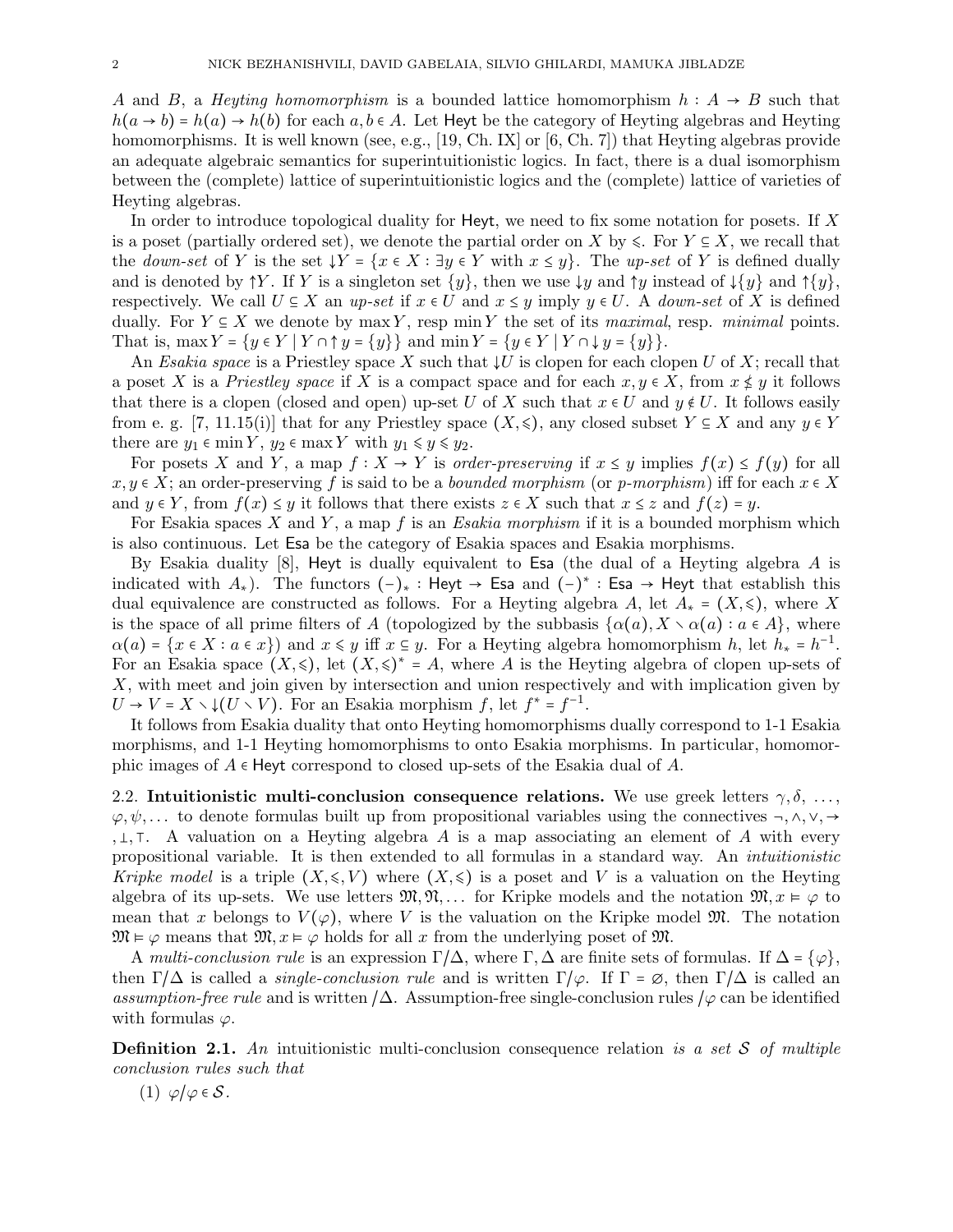- (2)  $\varphi, \varphi \to \psi/\psi \in \mathcal{S}$ .
- (3)  $\varphi \in S$  for each theorem  $\varphi$  of **IPC** (i.e. of intuitionistic propositional calculus).
- (4) If  $\Gamma/\Delta \in S$ , then  $\Gamma, \Gamma'/\Delta, \Delta' \in S$ .
- (5) If  $\Gamma/\Delta$ ,  $\varphi \in \mathcal{S}$  and  $\Gamma$ ,  $\varphi/\Delta \in \mathcal{S}$ , then  $\Gamma/\Delta \in \mathcal{S}$ .
- (6) If  $\Gamma/\Delta \in \mathcal{S}$  and  $\sigma$  is a substitution, then  $\sigma(\Gamma)/\sigma(\Delta) \in \mathcal{S}$ .

We denote the smallest intuitionistic multi-conclusion consequence relation by  $S_{\text{IPC}}$ . For a set R of multi-conclusion rules, let  $S_{\text{IPC}} + \mathcal{R}$  be the smallest intuitionistic multi-conclusion consequence relation containing R. If  $S = S_{\text{IPC}} + \mathcal{R}$ , then we say that S is axiomatized by R or that R is a basis for S. Whenever  $\Gamma/\Delta$  belongs to  $S_{\text{IPC}}$  + R we say that  $\Gamma/\Delta$  is derivable from R.

A Heyting algebra A validates a multi-conclusion rule  $\Gamma/\Delta$  provided for every valuation v on A, if  $v(\gamma) = 1$  for all  $\gamma \in \Gamma$ , then  $v(\delta) = 1$  for some  $\delta \in \Delta$ . If A validates  $\Gamma/\Delta$ , we write  $A \models \Gamma/\Delta$ . The following result is proved in [17, 4]:

**Theorem 2.2.** Γ/ $\Delta$  is derivable from R iff every Heyting algebra validating all rules in R validates also Γ $/Δ$ .

We will say that rules  $\rho_1$  and  $\rho_2$  are *equivalent* if  $\rho_1$  is derivable from  $\{\rho_2\}$  and  $\rho_2$  is derivable from  $\{\rho_1\}$ . By Theorem 2.2 this means that a Heyting algebra validates  $\rho_1$  if and only if it validates  $\rho_2$ .

Derivability should be contrasted with admissibility; we will call a rule  $\Gamma/\Delta$  admissible in **IPC** (or admissible tout court) iff it is valid in the free Heyting algebra with countably many generators. It is known (see e. g. [21, 15]) that this is equivalent to either one of the following conditions: (1) every substitution making all members of  $\Gamma$  a theorem in **IPC** makes also some member of  $\Delta$  a theorem of **IPC**, and (2) adding  $\Gamma/\Delta$  to **IPC** does not lead to the derivability of new theorems.

A set of rules  $\mathcal R$  is said to form an *admissible basis* for a logic L if every rule admissible in L is derivable from R.

2.3. Closed domain condition and stable canonical rules for Heyting algebras. We recall some definitions and results from [1].

**Definition 2.3.** Let  $\mathfrak{X} = (X, \leq)$  and  $\mathfrak{Y} = (Y, \leq)$  be Esakia spaces and let  $f : X → Y$  be a map. We call f stable if it is continuous and order-preserving.

It can be shown that Definition 2.3 can be dualized in the following way. Let A and B be Heyting algebras; then  $h: A \to B$  is a bounded lattice morphism iff the dual Esakia morphism  $h_*: B_* \to A_*$ is stable.

**Definition 2.4.** Let  $\mathfrak{X} = (X, \leq)$  and  $\mathfrak{Y} = (Y, \leq)$  be Esakia spaces,  $f : X \to Y$  be a map, and U be a clopen subset of Y. We say that f satisfies the closed domain condition (CDC) for U if

$$
U \cap \uparrow f(x) \neq \varnothing \Rightarrow U \cap f(\uparrow x) \neq \varnothing
$$

holds for all  $x \in X$ . Let  $\mathfrak{D}$  be a collection of clopen subsets of Y. We say that  $f : X \to Y$  satisfies the closed domain condition (CDC) for  $\mathfrak{D}$  if f satisfies CDC for each  $U \in \mathfrak{D}$ .

Stable canonical rules are introduced in the following definition:

**Definition 2.5.** Let A be a finite Heyting algebra and let  $D \subseteq A^2$ . For every  $a \in A$  let  $p_a$  be a propositional letter, and define the stable canonical rule  $\rho(A, D)$  associated with A and D as  $\gamma(A, D) = \Gamma/\Delta$ , where

$$
\Gamma = \{p_0 \leftrightarrow 0\} \cup \{p_1 \leftrightarrow 1\} \cup
$$
  

$$
\{p_{a \lor b} \leftrightarrow (p_a \lor p_b) \mid a, b \in A\} \cup
$$
  

$$
\{p_{a \land b} \leftrightarrow (p_a \land p_b) \mid a, b \in A\} \cup
$$
  

$$
\{p_{a \to b} \leftrightarrow (p_a \to p_b) \mid (a, b) \in D\}
$$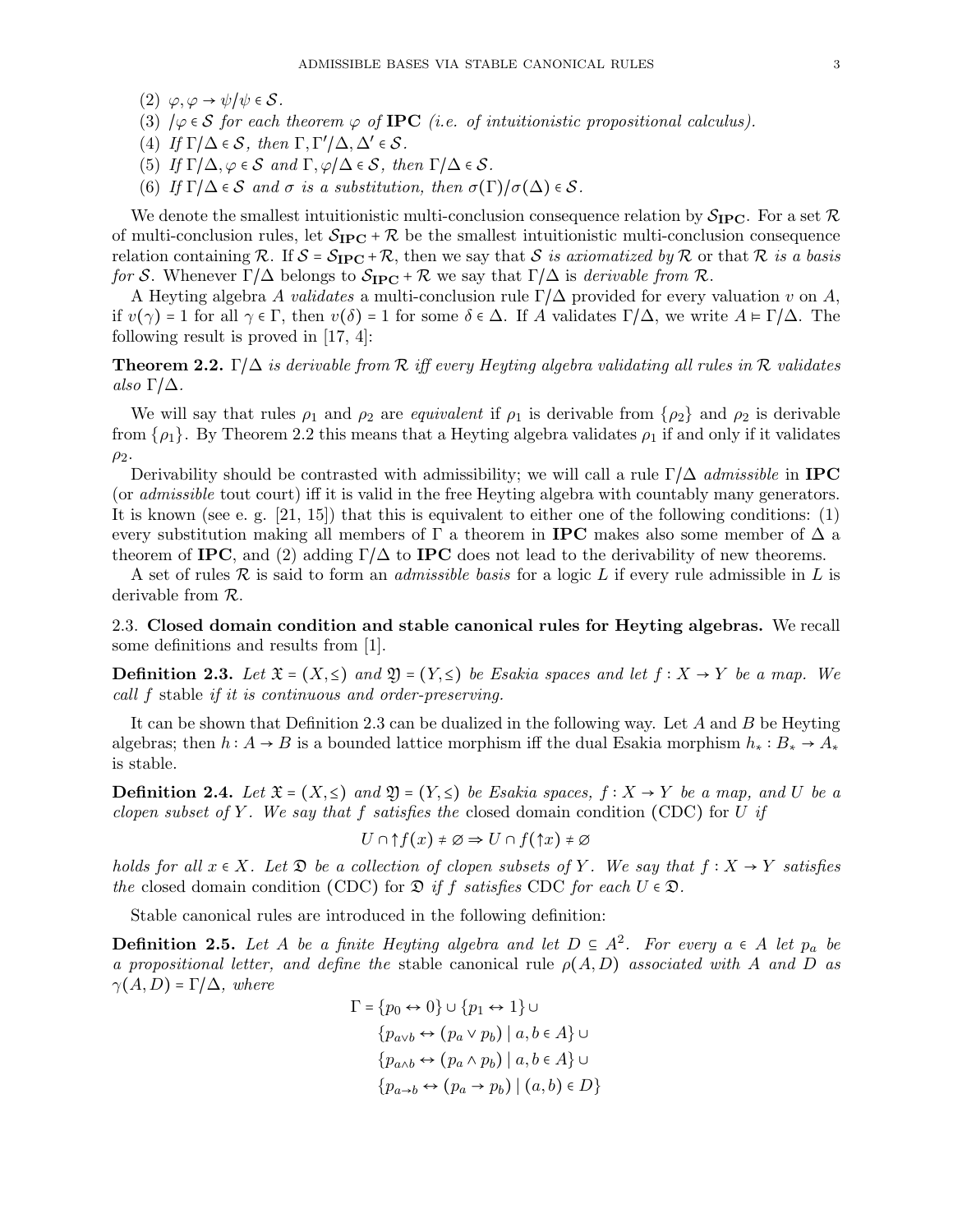and

$$
\Delta = \{p_a \leftrightarrow p_b \mid a, b \in A \text{ with } a \neq b\}.
$$

Sometimes, if F is the dual space of A, we might write  $\gamma(F, D)$  instead of  $\gamma(A, D)$ .

**Theorem 2.6.** Let A be a finite Heyting algebra,  $D \subseteq A^2$ , and B be an arbitrary Heyting algebra. Then the following are equivalent:

- (i)  $B \not\models \gamma(A, D)$ ;
- (ii) there is a bounded lattice embedding  $h: A \rightarrow B$  such that  $h(a \rightarrow b) = h(a) \rightarrow h(b)$  for each  $(a, b) \in D$ ;
- (iii) there is a stable onto map  $f : B_* \to A_*$  satisfying CDC for  $\mathfrak{D} = {\alpha(a) \cdot \alpha(b) : (a, b) \in D}.$

The interesting point about stable rules is the following completeness theorem:

**Theorem 2.7.** [2, Prop. 3.4] Any intuitionistic multi-conclusion consequence relation can be axiomatized by stable canonical rules.

3. DICHOTOMY PROPERTY AND ADMISSIBLE BASIS FOR IPC

Let  $V_n$  be the rule:

$$
((V_n) \qquad \qquad \frac{((\vee_{i=1}^n p_i) \to q) \to \vee_{i=1}^n p_i}{q \to p_1 \mid \dots \mid q \to p_n}
$$

(denoted by  $V'_n$  in [16]).

**Theorem 3.1.** The rule  $V_n$  is admissible for each  $n \in \omega$ .

*Proof.* We have to show that if  $\sigma$  is a substitution such that none of  $\sigma q \to \sigma p_1$ , ...,  $\sigma q \to \sigma p_n$  is a theorem of IPC, then  $(\vee_{i=1}^{n} \sigma p_i \to \sigma q) \to \vee_{i=1}^{n} \sigma p_i$  is not a theorem either. By the finite model property of **IPC** there are finite rooted Kripke models  $\mathfrak{M}_1, \ldots, \mathfrak{M}_n$  such that  $\mathfrak{M}_1 \models \sigma q, \ldots, \mathfrak{M}_n \models \sigma q$ and  $\mathfrak{M}_1 \neq \sigma p_1, \ldots, \mathfrak{M}_n \neq \sigma p_n$  (a Kripke model is said to be rooted iff its underlying poset has a root, i. e. a smallest element). Consider the disjoint union of  $\mathfrak{M}_1, \ldots, \mathfrak{M}_n$  and add a new root r to it. Extend the valuation to the resulting frame by making each variable false at  $r$ . Denote the new model by  $\mathfrak{M}$ . Then  $\mathfrak{M}, r \neq \sigma p_1, \ldots, \sigma p_n$ . So,  $\mathfrak{M}, r \neq \bigvee_{i=1}^n \sigma p_i$  and  $\mathfrak{M}, r \in \bigvee_{i=1}^n \sigma p_i \to \sigma q$ . Thus  $\mathfrak{M}, r \notin (\vee_{i=1}^{n} \sigma p_i \to \sigma q) \to \vee_{i=1}^{n} \sigma p_i$ . Hence  $(\vee_{i=1}^{n} \sigma p_i \to \sigma q) \to \vee_{i=1}^{n} \sigma p_i$  is not a theorem of **IPC**.  $\Box$ 

**Lemma 3.2.** Suppose that a stable canonical rule  $\gamma(F, D)$  has the following property. Given an Esakia space W and a clopen up-set  $Y \subseteq W$  and a stable surjective map  $f : Y \to F$  satisfying CDC for D, there is stable surjective  $\bar{f}: W \to F$  with  $f \subseteq \bar{f}$  satisfying CDC for D. Then  $\gamma(F,D)$  is equivalent to an assumption-free rule.

*Proof.* Let  $\gamma(A, D)$  be the rule

$$
\frac{\varphi}{\varphi_1 \mid \ldots \mid \varphi_n}
$$

We will show that under the assumption of the lemma this rule is equivalent to

(2) 
$$
\varphi \to \varphi_1 | \dots | \varphi \to \varphi_n
$$

 $(2) \Rightarrow (1)$  is clear. Now assume that (the Heyting algebra dual to the Esakia space) W does not validate (2). We show that then it does not validate (1). Let V be a valuation on W such that  $V(\varphi) \notin V(\varphi_1), \ldots, V(\varphi) \notin V(\varphi_n)$ . We set  $Y = V(\varphi) \subseteq W$ . Then  $Y \neq (1)$ . This means that there is a stable surjective  $f: Y \to F$ . By the condition of the lemma f is extended to stable surjective  $f: W \to F$ , implying  $W \neq (1)$ .

.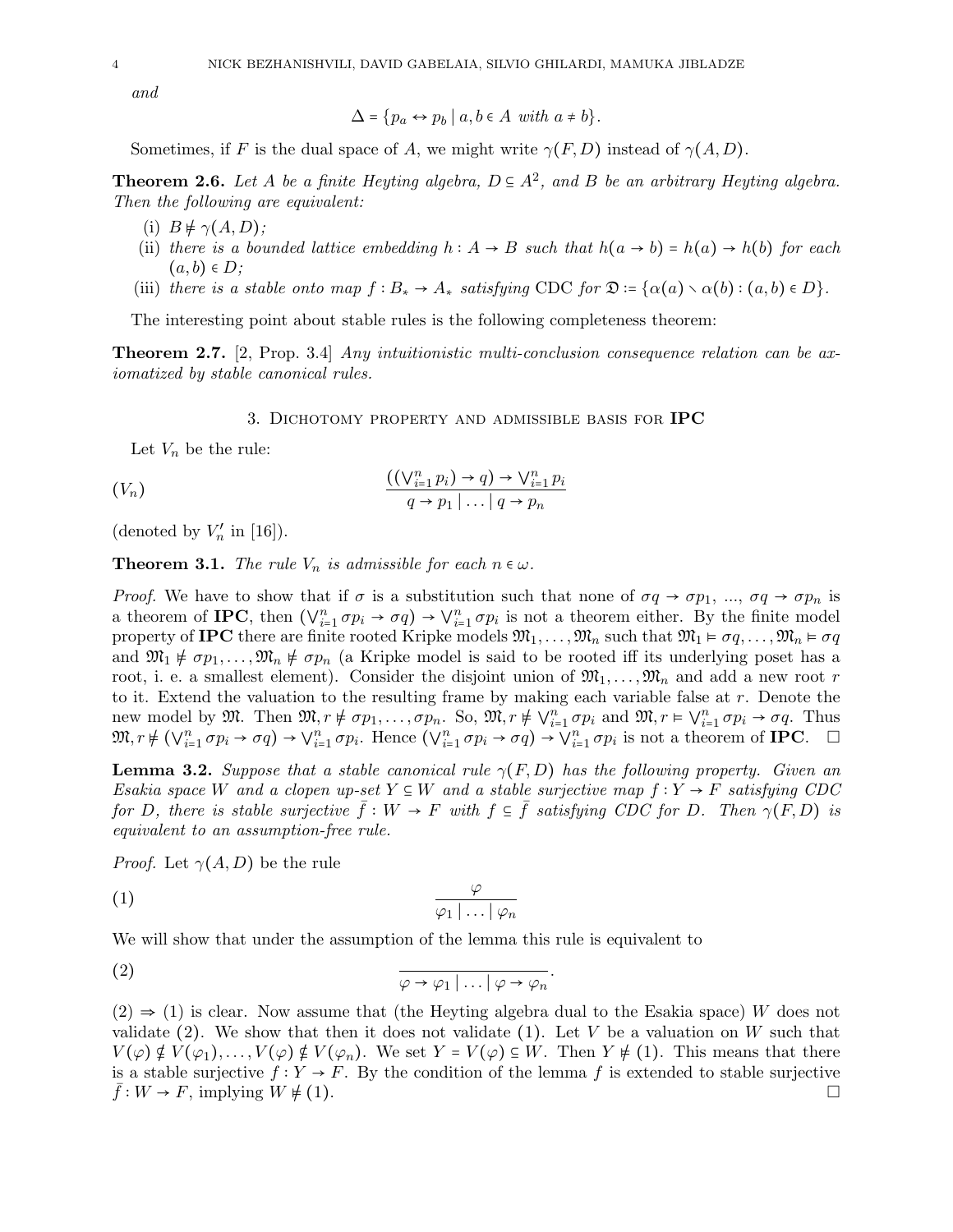The following definition will be our main ingredient for a semantic characterization of admissibility of a stable canonical rule: $<sup>1</sup>$ </sup>

**Definition 3.3.** A stable canonical rule  $\gamma(A, D)$  is called trivial if for all  $S \subseteq A_*$  there is  $x \in A_*$ such that

- $(1)$   $S \subseteq \uparrow x$
- (2) For all  $d \in D$  if  $d \cap \mathcal{T} x \neq \emptyset$ , then  $d \cap (\{x\} \cup \mathcal{T} S) \neq \emptyset$ .

We will see below that the triviality condition plays the same role for stable canonical rules as the existence of tight predecessors in the context of [17, Theorem 4.9 (iv)].

Theorem 3.4. The following are equivalent:

- (1)  $\gamma(A, D)$  is admissible.
- (2)  $\gamma(A, D)$  is derivable from  $\{V_n : n \in \omega\}.$
- (3)  $\gamma(A, D)$  is not trivial.
- (4)  $\gamma(A, D)$  is not equivalent to an assumption-free rule.

*Proof.* (2)  $\Rightarrow$  (1). We know that all  $V_n$  are admissible, i. e. valid in the free Heyting algebra on infinitely many generators. Since moreover  $\gamma(A, D)$  is derivable from  $\{V_n : n \in \omega\}$ , we conclude that  $\gamma(A, D)$  is also valid on this algebra, i. e. is admissible.

 $(3) \Rightarrow (2)$ . Let  $F = A_*$  and suppose  $\gamma(F, D)$  is not derivable from  $\{V_n : n \in \omega\}$ . Then, by Theorem 2.2, there is an Esakia space W validating all  $V_n$ 's and refuting  $\gamma(F, D)$ . The latter means that there is a stable surjective  $f: W \to F$  satisfying CDC for D. We will now show that  $\gamma(F, D)$  is trivial. In what follows, we will employ the Heyting algebra  $W^*$ ; in particular, implication will be understood in the sense of this algebra. Fix  $S \subseteq F$ . For  $s \in S$  let  $p_s = f^{-1}(F \setminus \downarrow s) \subseteq W$ ,  $q = f^{-1}(\uparrow S)$ . Since f is stable,  $p_s$  and q are up-sets. For all  $s \in S$  we have  $q \notin p_s$ . Indeed, if  $x_s \in f^{-1}(s)$ , then we have that  $x_s \in q$  but  $x_s \notin p_s$ .

Since W validates the rules  $V_n$  for each  $n \in \omega$ , and none of  $q \to p_s$  are the whole of W, it follows that neither  $((\bigcup_{s\in S} p_s) \to q) \to \bigcup_{s\in S} p_s$  is the whole of W; in particular,  $((\bigcup_{s\in S} p_s) \to q) \setminus (\bigcup_{s\in S} p_s)$  is not empty. As the topology on F is discrete,  $p_s$  and q are clopen sets. Thus both  $(\bigcup_{s\in S} p_s) \to q$  and  $\bigcup_{s\in S} p_s$  are clopen too, and we may actually pick a maximal element y of  $((\bigcup_{s\in S} p_s) \to q) \setminus \bigcup_{s\in S} p_s$ .

We claim that then for each  $y' > y$  we have  $y' \in q$ . Indeed since  $(\bigcup_{s \in S} p_s) \to q$  is an upset and y belongs to it, also y' will belong to it. But then  $y' \notin \bigcup_{s \in S} p_s$  is impossible by maximality of y, so  $y' \in \bigcup_{s \in S} p_s$ , hence  $y' \in q$ .

Let us now check that  $f(y)$  fulfils the triviality conditions for S. For the first condition just note that  $y \notin \bigcup_{s \in S} p_s$  iff for all  $s \in S$  we have  $y \notin f^{-1}(F \setminus \downarrow s)$ , i. e.  $y \in \bigcap_{s \in S} f^{-1}(\downarrow s)$ , which is equivalent to  $\uparrow f(y) \supseteq S$ . For the second condition, suppose  $d \cap \uparrow f(y) \neq \emptyset$  for  $d \in D$ , then by the CDC of f we have that there is  $y' \geq y$  such that  $f(y') \in d$ . Thus, either  $y' = y$  and then  $f(y') = f(y) \in d \cap \{f(y)\}\$ or  $y' > y$  and then, as we have seen,  $y' \in q = f^{-1}(\uparrow S)$ , so  $f(y') \in d \cap \uparrow S$ . Thus  $\gamma(A, D)$  is trivial.

 $(4) \Rightarrow (3)$  Suppose  $\gamma(A, D)$  is trivial. We show that then it is equivalent to an assumption-free rule. We use Lemma 3.2. Let W be an Esakia space,  $Y \subseteq W$  a clopen up-set and  $f: Y \to F$  a stable surjective map satisfying CDC for D. We extend f to some  $f^l: W \to F$  with the same properties. For  $w \in W$  let  $f_w = f(Y \cap \uparrow w)$ . If  $S \subseteq F$  is of the kind  $f_w$ , let  $Y_S \subseteq W$  be  $Y_S = \{w \in W \setminus Y : f_w = S\}$ . We take a minimal  $S \subseteq F$  such that  $Y_S \neq \emptyset$  and extend f to  $Y \cup Y_S$ .

### Claim 3.5.  $Y \cup Y_S$  is a clopen up-set.

*Proof.* It follows from the minimality of S that  $Y \cup Y_S$  is an up-set. Indeed, if  $x \in Y \cup Y_S$  and  $x \leq y$ , then either  $y \in Y$  and then we are done, or, provided  $y \notin Y$ , in view of minimality of S,  $f_y = S$ .

<sup>&</sup>lt;sup>1</sup>The triviality notion below was independently introduced by J. Goudsmit in his thesis [13, Def. 4.76] under the name of 'adequate extendibility'. The author uses this notion when revisiting Rybakov results on admissible rules via universal (finite variable) models.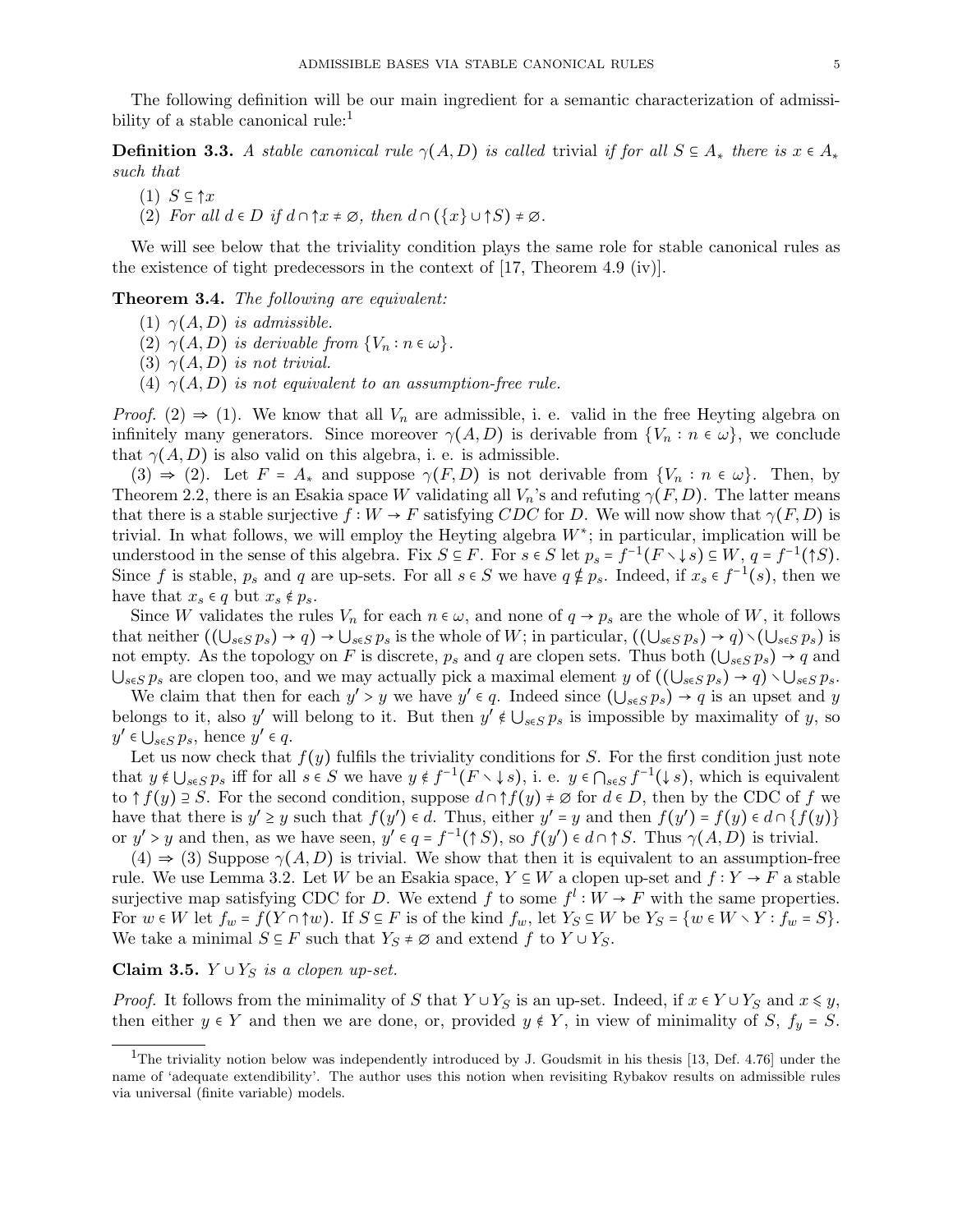Indeed since Y is an up-set,  $y \notin Y$  implies  $x \notin Y$ , so  $x \in Y_S$ , i. e.  $f_x = S$ . Moreover  $\uparrow y \subseteq \uparrow x$ , hence

$$
f_y = f(Y \cap \uparrow y) \subseteq f(Y \cap \uparrow x) = f_x = S,
$$

thus, as S is minimal,  $f_y = S$ , i. e.  $y \in Y_S$ .

To show that  $Y \cup Y_S$  is clopen it suffices to show that  $Y_S$  is clopen. Now for any  $w \in W$  we have that  $w \in (W \setminus \{f^{-1}(F \setminus S)) \setminus Y\}$  if and only if  $f(Y \cap \uparrow w) \subseteq S$  and  $w \notin Y$ , which by minimality of S is equivalent to  $f(Y \cap \uparrow w) = S$  and  $w \notin Y$ . Thus  $Y_S = (W \setminus \downarrow f^{-1}(F \setminus S)) \setminus Y$  is clopen. This finishes the proof of the claim.

We now extend  $f$  to  $\bar{f}$  with dom $(\bar{f}) = Y \cup Y_S$ . We put

$$
\bar{f}(w) = \begin{cases} f(w), & \text{if } w \in Y, \\ s, & \text{if } w \notin Y, \end{cases}
$$

where s is such that  $S \subseteq \uparrow s$  and for all  $d \in D$ ,  $d \cap \uparrow s \neq \emptyset \Rightarrow d \cap (\{s\} \cup \uparrow S) \neq \emptyset$ .

It is easy to see that  $\bar{f}$  is order-preserving. Now we also show that  $\bar{f}$  is continuous. Indeed, for every  $x \in F$  we have  $\bar{f}^{-1}(x) = \bar{f}^{-1}(x)$  or  $\bar{f}^{-1}(x) = f^{-1}(x) \cup Y_S$ . Since  $Y_S$  is a clopen set the continuity follows.

Finally, we show that  $\bar{f}$  satisfies CDC. The relevant case is when  $d \cap \tilde{f}(w) \neq \emptyset$  for  $d \in D$ ,  $w \in Y_S$ . Now  $\uparrow \bar{f}(w) = \uparrow s$ . Thus, we have  $d \cap (\{s\} \cup \uparrow S) \neq \emptyset$  by the choice of s. Hence either  $\bar{f}(w) \in \overline{d}$  or there is  $s' \in S$  with  $d \cap \uparrow s' \neq \emptyset$ . But  $f_w = S$  (because  $w \in Y_S$ ), hence  $f(Y \cap \uparrow w) = S$ . So there is  $w' \geq w$ such that  $w' \in Y$  and  $f(w') = s'$ . We can then apply CDC for f to get  $w'' \geq w'$  with  $f(w'') \in d$ . Thus,  $w'' \geq w$  and  $\bar{f}(w'') = f(w'') \in d$ .

So we extended f to  $\bar{f}$  on  $Y \cup Y_S$ . We need to show that by repeating this procedure we cover the whole of W. This holds since the following is true: if some  $S \subseteq F$  has been used for further extension of the map according to the above procedure, then this same  $S$  can never occur again during any subsequent extensions.

Indeed let  $f^k$ , resp.  $f^n$  be any further extensions of f to  $Y^k$ , resp.  $Y^n$ ,  $k < n < \omega$ . Suppose we have used some S for  $f^k$ ; then it cannot happen that S can be also used for  $f^n$ .

Suppose, to the contrary, that S occurs as one of the candidates to build  $f^n$ . Then in particular  $S = f_w^{n-1}$  for some  $w \in Y^n \setminus Y^{n-1}$ . Then also  $w \notin Y^k$ , so  $S \neq f_w^{k-1}$  (since  $Y^k = Y^{k-1} \cup Y_S^{k-1}$  and  $Y_S^{k-1}$ consists precisely of those v for which  $f_v^{k-1} = S$ ). In fact by the minimality of S,  $f_w^{k-1}$  cannot be included in S, so  $f_w^{k-1} \setminus S$  is nonempty. Now note that since  $f^{n-1}$  is an extension of  $f^{k-1}$ , one has  $f_w^{n-1} \supseteq f_w^{k-1}$ , hence also  $f_w^{n-1} \setminus S$  is nonempty, which contradicts the equality  $S = f_w^{n-1}$  above.

It thus follows that after each next extension at least one subset of F is excluded from all subsequent extension steps. Thus after some step n there will be no  $w \notin Y^n$  and no S left with the property  $f_w^n = S$ . Which just means that there is no w outside  $Y^n$ , i. e.  $Y^n = W$ .

 $(1) \Rightarrow (4)$  Suppose  $\gamma(A, D)$  is admissible and equivalent to an assumption-free rule  $/\Delta$ . Then by the definition of admissibility any substitution makes one of the formulas in  $\Delta$  a theorem of IPC. Hence  $/\Delta$  is valid on any Heyting algebra. However,  $A \notin \gamma(A, D)$ , which is a contradiction.  $\square$ 

**Corollary 3.6.** A stable canonical rule  $\gamma(A, D)$  has the following dichotomy property: it is either admissible or equivalent to an assumption-free rule.

Corollary 3.7. Admissibility in IPC is decidable.

*Proof.* Given a rule  $\rho$ , we effectively compute the stable canonical rules  $\gamma(A_1, D_1), \ldots, \gamma(A_n, D_n)$ which are equivalent to  $\rho$  over **IPC** [1, 2]. Hence  $\rho$  is admissible if and only if each of the  $\gamma(A_1, D_1), \ldots, \gamma(A_n, D_n)$  is admissible. By Theorem 3.4, each  $\gamma(A_i, D_i)$  is admissible iff it is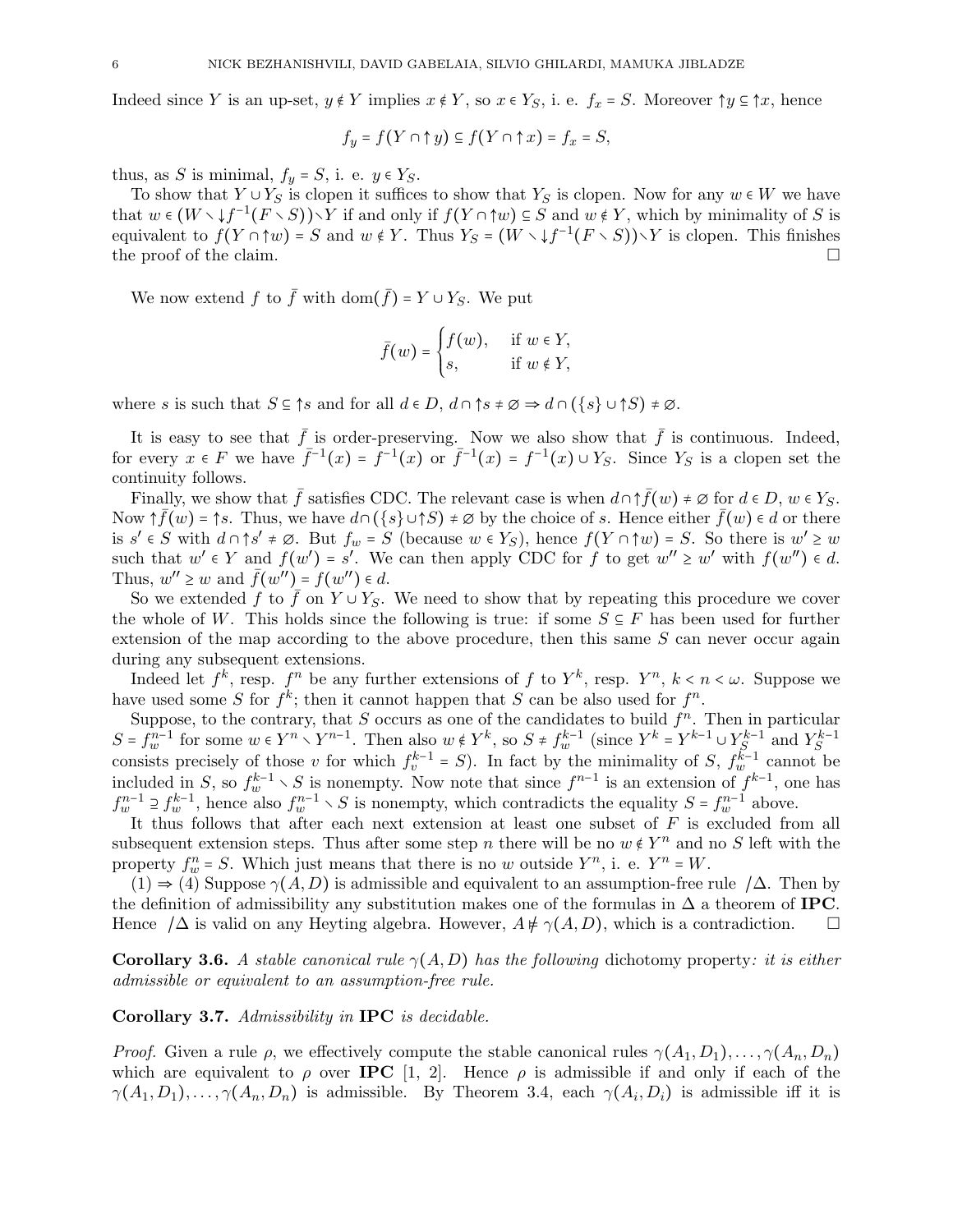not trivial. Obviously, triviality of a rule  $\gamma(A_i, D_i)$  can be checked in finite time. The result follows.<sup>2</sup>

Corollary 3.8. The rules  $\{V_n : n \in \omega\}$  form an admissible basis for IPC.

*Proof.* By Theorem 2.7 and the above.  $\Box$ 

#### 4. Preliminaries on modal algebras and modal logics

4.1. Duality for modal algebras. We use  $[6, 18, 5, 25]$  as our main references for the basic theory of normal modal logics, including their algebraic and relational semantics, and the dual equivalence between modal algebras and modal spaces (descriptive Kripke frames).

A modal algebra is a pair  $\mathfrak{A} = (A, \diamondsuit)$ , where A is a Boolean algebra and  $\diamondsuit$  is a unary operator on A that commutes with finite joins. As usual, the dual operator  $\Box$  is defined as  $\neg \Diamond \neg$ . A modal homomorphism between two modal algebras is a Boolean homomorphism h satisfying  $h(\Diamond a)$  =  $\diamondsuit(h(a))$ . Let MA be the category of modal algebras and modal homomorphisms.

A modal space (or descriptive Kripke frame) is a pair  $\mathfrak{X} = (X, R)$ , where X is a Stone space (zerodimensional compact Hausdorff space) and  $R$  is a binary relation on  $X$  satisfying the conditions:

$$
R[x] \coloneqq \{ y \in X : xRy \}
$$

is closed for each  $x \in X$  and

$$
R^{-1}[U] \coloneqq \{ x \in X : \exists y \in U \text{ with } xRy \}
$$

is clopen (closed and open) for each clopen U of X. A bounded morphism (or p-morphism)  $f : \mathfrak{X} \to \mathfrak{Y}$ between two modal spaces is a continuous map  $f: X \to Y$  such that  $f(R[x]) = R[f(x)]$  for all  $x \in X$ . Let MS be the category of modal spaces and bounded morphisms.

It is a well-known theorem in modal logic that MA is dually equivalent to MS. The functors (−)<sup>∗</sup> ∶ MA → MS and (−) ∗ ∶ MS → MA that establish this dual equivalence are constructed as follows. For a modal algebra  $\mathfrak{A} = (A, \diamondsuit)$ , let  $\mathfrak{A}_* = (A_*, R)$ , where  $A_*$  is the Stone space of A (that is, the set of ultrafilters of A topologized by the basis  $\{\beta(a) : a \in A\}$ , where  $\beta(a) = \{x \in A_* : a \in x\}$ and xRy iff  $(\forall a \in A)(a \in y \Rightarrow \Diamond a \in x)$ . We call R the dual of  $\Diamond$ . For a modal homomorphism h, let  $h_* = h^{-1}$ . For a modal space  $\mathfrak{X} = (X, R)$ , let  $\mathfrak{X}^* = (A, \diamondsuit)$ , where A is the Boolean algebra of clopens of X and  $\Diamond(U) = R^{-1}[U]$ . For a bounded morphism f, let  $f^* = f^{-1}$ .

Let  $\mathfrak{A} = (A, \diamondsuit)$  be a modal algebra and let  $\mathfrak{X} = (X, R)$  be its dual space. Then it is well known that R is reflexive iff  $a \le \theta a$  for all  $a \in A$ , and R is transitive iff  $\phi \otimes a \le \theta a$  for all  $a \in A$ . A modal algebra  $\mathfrak A$  is a K4-algebra if  $\Diamond \Diamond a \leq \Diamond a$  holds in  $\mathfrak A$ , and it is an S4-algebra if in addition  $a \leq \Diamond a$ holds in  $\mathfrak{A}$ . **S4**-algebras are also known as closure algebras, interior algebras, or topological Boolean algebras. Let K4 be the full subcategory of MA consisting of K4-algebras, and let S4 be the full subcategory of K4 consisting of S4-algebras. A modal space  $\mathfrak{X} = (X, R)$  is a transitive space if R is transitive, and it is a *quasi-ordered space* if  $R$  is reflexive and transitive.

For a clopen subset  $Y \subseteq X$  of a transitive space  $(X, R)$ , a point  $y \in Y$  is called *quasi-maximal* if for any  $x \in Y$  with  $yRx$  we have  $xRy$ . It is known that any point of any clopen subset sees a quasi-maximal point of this subset (see e. g. [6, Theorem 10.36]).

Let TS be the full subcategory of MS consisting of transitive spaces, and let QS be the full subcategory of TS consisting of quasi-ordered spaces. Then the dual equivalence of MA and MS restricts to the dual equivalence of K4 and TS, which restricts further to the dual equivalence of S4 and QS.

<sup>&</sup>lt;sup>2</sup>An alternative proof can be given as follows: rule admissibility is  $\Pi_1^0$  and derivability from a recursive set of rules  $\{V_n : n \in \omega\}$  is  $\Sigma_1^0$ . Thus, admissibility is decidable.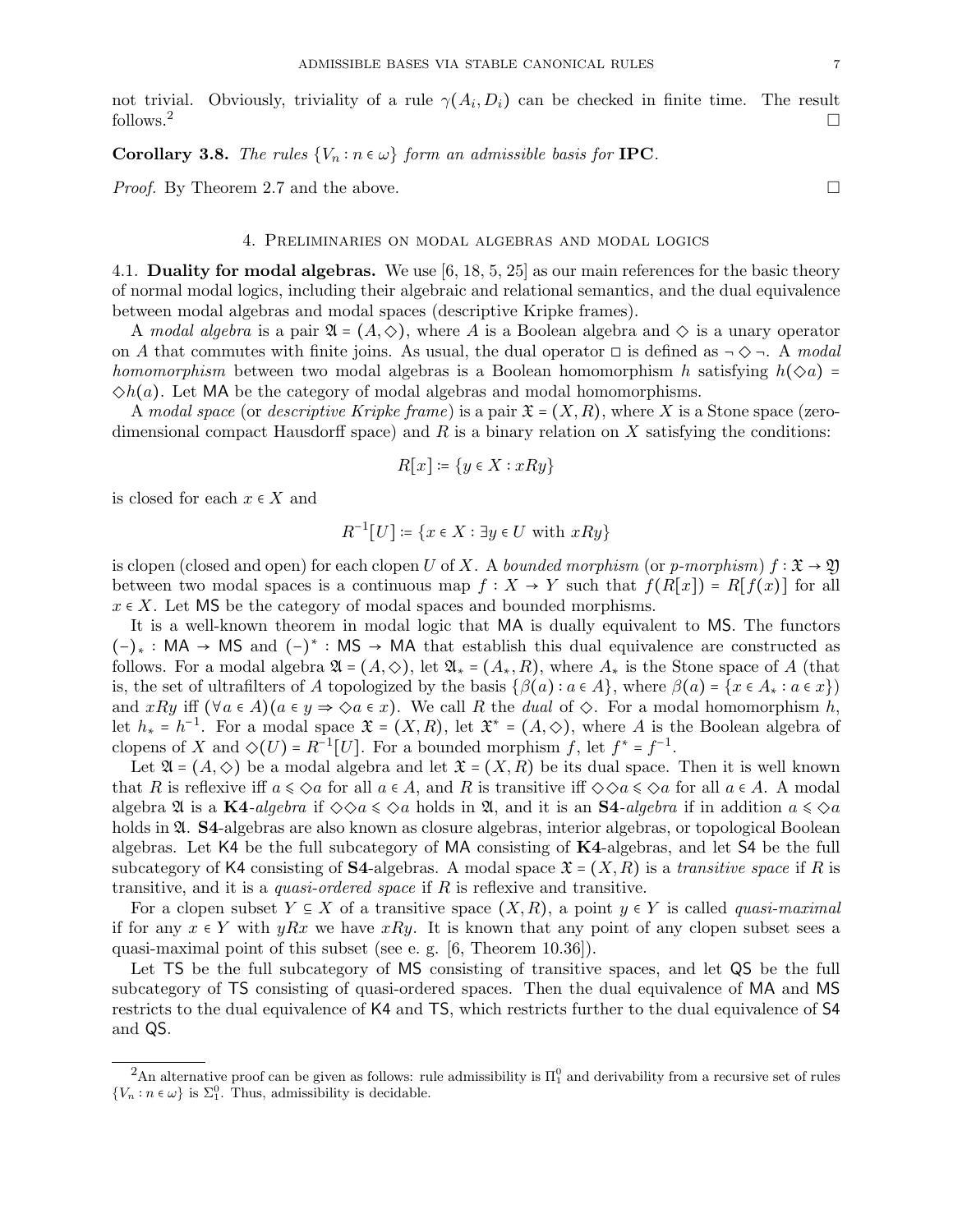4.2. Multi-conclusion modal rules. We use greek letters  $\gamma, \delta, \ldots, \varphi, \psi, \ldots$  to denote formulas built up from propositional variables using the connectives  $\neg, \wedge, \vee, \rightarrow, \bot, \top, \Diamond$ . A valuation on a modal algebra  $\mathfrak{A} = (A, \diamondsuit)$  is a map associating an element of A with every propositional variable. It is then extended to all modal formulas in a standard way. A Kripke frame is a pair  $(X, R)$ where X is a set and R is a binary relation on X. A Kripke model is a triple  $(X, R, V)$ , where  $(X, R)$  is a Kripke frame and V is a valuation on the powerset Boolean algebra of X with  $\Diamond := R^{-1}$ . We use letters  $\mathfrak{M}, \mathfrak{N}, \ldots$  for Kripke models and the notation  $\mathfrak{M}, x \models \varphi$  to mean that x belongs to  $V(\varphi)$ , where V is the valuation of the Kripke model M. The notation  $\mathfrak{M} \models \varphi$  (' $\varphi$  is valid in  $\mathfrak{M}'$ ) means that  $\mathfrak{M}, x \models \varphi$  holds for all x from the underlying frame of  $\mathfrak{M}$ . We let **K**, **K4**, **S4** stand for the set of formulas which are valid in all modal algebras, K4-modal algebras, S4-modal algebras, respectively (as it is well-known, we can equivalently use validity in the corresponding classes of Kripke models).

A transitive normal modal multi-conclusion consequence relation is a set  $S$  of modal rules such that

- (1)  $\varphi/\varphi \in \mathcal{S}$ .
- (2)  $\varphi, \varphi \to \psi/\psi \in \mathcal{S}$ .
- (3)  $\varphi/\Box \varphi \in \mathcal{S}$ .
- (4)  $/\varphi \in \mathcal{S}$  for each  $\varphi$  in **K4**.
- (5) If  $\Gamma/\Delta \in \mathcal{S}$ , then  $\Gamma, \Gamma'/\Delta, \Delta' \in \mathcal{S}$ .
- (6) If  $\Gamma/\Delta, \varphi \in \mathcal{S}$  and  $\Gamma, \varphi/\Delta \in \mathcal{S}$ , then  $\Gamma/\Delta \in \mathcal{S}$ .
- (7) If  $\Gamma/\Delta \in \mathcal{S}$  and  $\sigma$  is a substitution, then  $\sigma(\Gamma)/\sigma(\Delta) \in \mathcal{S}$ .

We denote the least transitive normal modal multi-conclusion consequence relation by  $S_{K4}$ . For a set R of multi-conclusion modal rules, let  $S_{K4} + R$  be the least transitive normal modal multiconclusion consequence relation containing R. If  $S = S_{K4} + R$ , then we say that S is axiomatized by R or that R is a basis for S. Whenever  $\Gamma/\Delta$  belongs to  $S_{K4} + R$  we say that  $\Gamma/\Delta$  is derivable from R.

A K4 algebra A validates a multi-conclusion rule  $\Gamma/\Delta$  provided for every valuation v on A, if  $v(\gamma) = 1$  for all  $\gamma \in \Gamma$ , then  $v(\delta) = 1$  for some  $\delta \in \Delta$ . If A validates  $\Gamma/\Delta$ , we write  $A \models \Gamma/\Delta$ . The following result is proved in [17, 4]:

**Theorem 4.1.** Γ/ $\Delta$  is derivable from  $\mathcal R$  iff every **K4**-algebra validating all rules in  $\mathcal R$  also validates Γ/∆.

Admissibility of rules in modal calculi is defined similarly to the intuitionistic case (described in 2.2) and has similar properties.

4.3. Closed domain conditions and stable canonical rules for modal algebras. We now introduce the key concepts of stable homomorphisms and the closed domain condition, and show how the two relate to each other. For the proofs of the results stated in this subsection, the reader is referred to [1].

**Definition 4.2.** Let  $\mathfrak{A} = (A, \diamondsuit)$  and  $\mathfrak{B} = (B, \diamondsuit)$  be **K4**-algebras and let  $h : A \rightarrow B$  be a Boolean homomorphism. We call h a stable homomorphism provided  $\Diamond h(a) \leq h(\Diamond a)$  for each  $a \in A$ .

It is easy to see that  $h : A \to B$  is stable iff  $h(\Box a) \le \Box h(a)$  for each  $a \in A$ . Stable homomorphisms were considered in [3] under the name of semi-homomorphisms and in [12] under the name of continuous morphisms.

**Definition 4.3.** Let  $\mathfrak{X} = (X, R)$  and  $\mathfrak{Y} = (Y, R)$  be transitive modal spaces and let  $f : X \rightarrow Y$  be a map. We call f stable if it is continuous and xRy implies  $f(x)Rf(y)$ .

**Lemma 4.4.** Let  $\mathfrak{A} = (A, \diamondsuit)$  and  $\mathfrak{B} = (B, \diamondsuit)$  be **K4**-algebras,  $\mathfrak{X} = (X, R)$  be the dual of  $\mathfrak{A}$ ,  $\mathfrak{Y} = (Y, R)$  be the dual of  $\mathfrak{B}$ , and  $h : A \rightarrow B$  be a Boolean homomorphism. Then  $h : A \rightarrow B$  is stable *iff*  $h_*$  :  $Y$  →  $X$  *is stable.*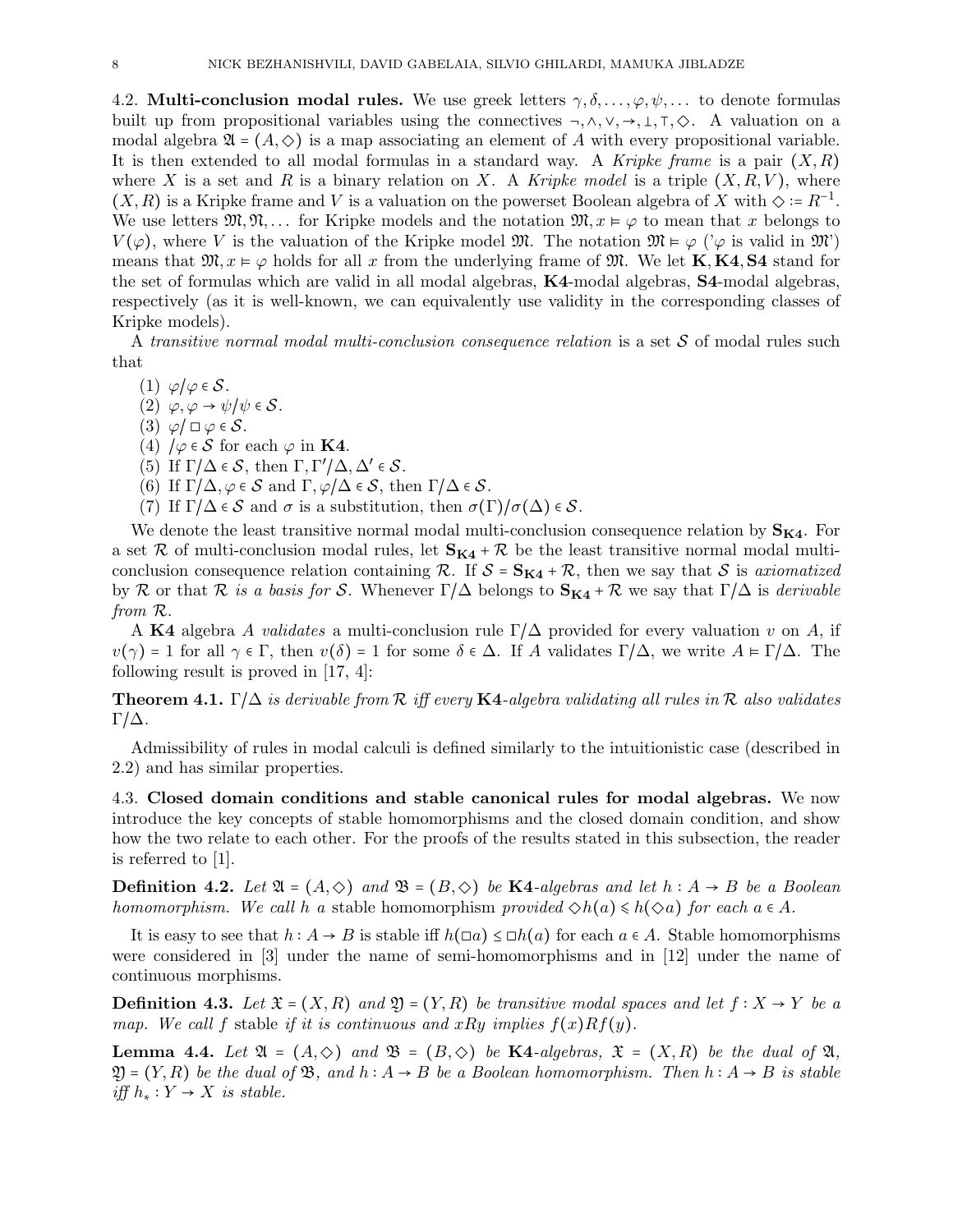**Definition 4.5.** Let  $\mathfrak{X} = (X, R)$  and  $\mathfrak{Y} = (Y, R)$  be transitive modal spaces,  $f : X \to Y$  be a map, and U be a clopen subset of Y. We say that f satisfies the closed domain condition (CDC) for U if

$$
R[f(x)] \cap U \neq \emptyset \Rightarrow f(R[x]) \cap U \neq \emptyset.
$$

Let  $\mathfrak D$  be a collection of clopen subsets of Y. We say that  $f : X \to Y$  satisfies the closed domain condition (CDC) for  $\mathfrak{D}$  if f satisfies CDC for each  $U \in \mathfrak{D}$ .

**Theorem 4.6.** Let  $\mathfrak{A} = (A, \diamond)$  and  $\mathfrak{B} = (B, \diamond)$  be **K4**-algebras,  $h : A \rightarrow B$  be a stable homomorphism, and  $a \in A$ . The following two conditions are equivalent:

- (1)  $h(\Diamond a) = \Diamond h(a)$ .
- (2)  $h_* : B_* \to A_*$  satisfies CDC for  $\beta(a)$ .

Theorem 4.6 motivates the following definition.

**Definition 4.7.** Let  $\mathfrak{A} = (A, \diamondsuit)$  and  $\mathfrak{B} = (B, \diamondsuit)$  be **K4**-algebras and let  $h : A \rightarrow B$  be a stable homomorphism.

- (1) We say that h satisfies the closed domain condition (CDC) for  $a \in A$  if  $h(\Diamond a) = \Diamond h(a)$ .
- (2) We say that h satisfies the closed domain condition (CDC) for  $D \subseteq A$  if h satisfies CDC for each  $a \in D$ .

We now come to stable canonical rules:

**Definition 4.8.** Let  $\mathfrak{A} = (A, \diamondsuit)$  be a finite K4-algebra and let D be a subset of A. For each  $a \in A$ we introduce a new propositional letter  $p_a$  and define the stable canonical rule  $\rho(\mathfrak{A}, D)$  associated with  $\mathfrak A$  and  $D$  as  $\Gamma/\Delta$ , where:

$$
\Gamma = \{p_{a \lor b} \leftrightarrow p_a \lor p_b : a, b \in A\} \cup
$$
  
\n
$$
\{p_{\neg a} \leftrightarrow \neg p_a : a \in A\} \cup
$$
  
\n
$$
\{\Diamond p_a \to p_{\Diamond a} : a \in A\} \cup
$$
  
\n
$$
\{p_{\Diamond a} \to \Diamond p_a : a \in D\},
$$

and

$$
\Delta = \{p_a : a \in A, a \neq 1\}.
$$

Stable canonical rules are characterized in terms of refutations as follows:

**Theorem 4.9.** Let  $\mathfrak{A} = (A, \diamondsuit)$  be a finite **K4**-algebra,  $D \subseteq A$ , and  $\mathfrak{B} = (B, \diamondsuit)$  be a **K4**-algebra. Then  $\mathfrak{B} \not\models \rho(\mathfrak{A}, D)$  iff there is a stable embedding  $h : A \rightarrow B$  satisfying CDC for D.

It was proved in  $[1]$  that every multi-conclusion consequence relation above **K** is axiomatizable by stable canonical rules (relative to arbitrary finite modal algebras - not only to those validating K4-axiom). The same proof can easily be extended to our multi-conclusion consequence relations above K4. Thus, we have the following theorem.

Theorem 4.10. Any transitive normal modal multi-conclusion consequence relation can be axiomatized by canonical rules  $\rho(\mathfrak{A}, D)$  (where  $\mathfrak{A} = (A, \diamondsuit)$  is a finite **K4**-algebra and  $D \subseteq A$ ).

### 5. DICHOTOMY PROPERTY AND ADMISSIBLE BASIS FOR  $K4$

From now on, all Kripke frames and modal spaces are assumed to be transitive. Below  $\Box^+\varphi$ abbreviates  $\varphi \wedge \Box \varphi$ ; in a transitive Kripke frame/modal space  $(X, R)$ ,  $R^+$  abbreviates  $R \cup id$  and ↑S stands for  $\{w \in X \mid \exists s \in S \ sR^+w\}$ . We may also use the notation  $\uparrow S$  for  $\{w \in X \mid \exists s \in S \ sRw\}$ . When we say that S is an up-set we mean  $S = \S S$ . If S is a singleton set  $\{y\}$ , then we use  $\uparrow y$  and  $\uparrow y$ instead of  $\{\{y\}$  and  $\{\{y\}$ , respectively. Notations  $\{S, \downarrow S, \downarrow \{y\}$  and  $\{\{y\}$  are defined dually (notice that  $R^{-1}(S)$  is the same as  $\downarrow S$ .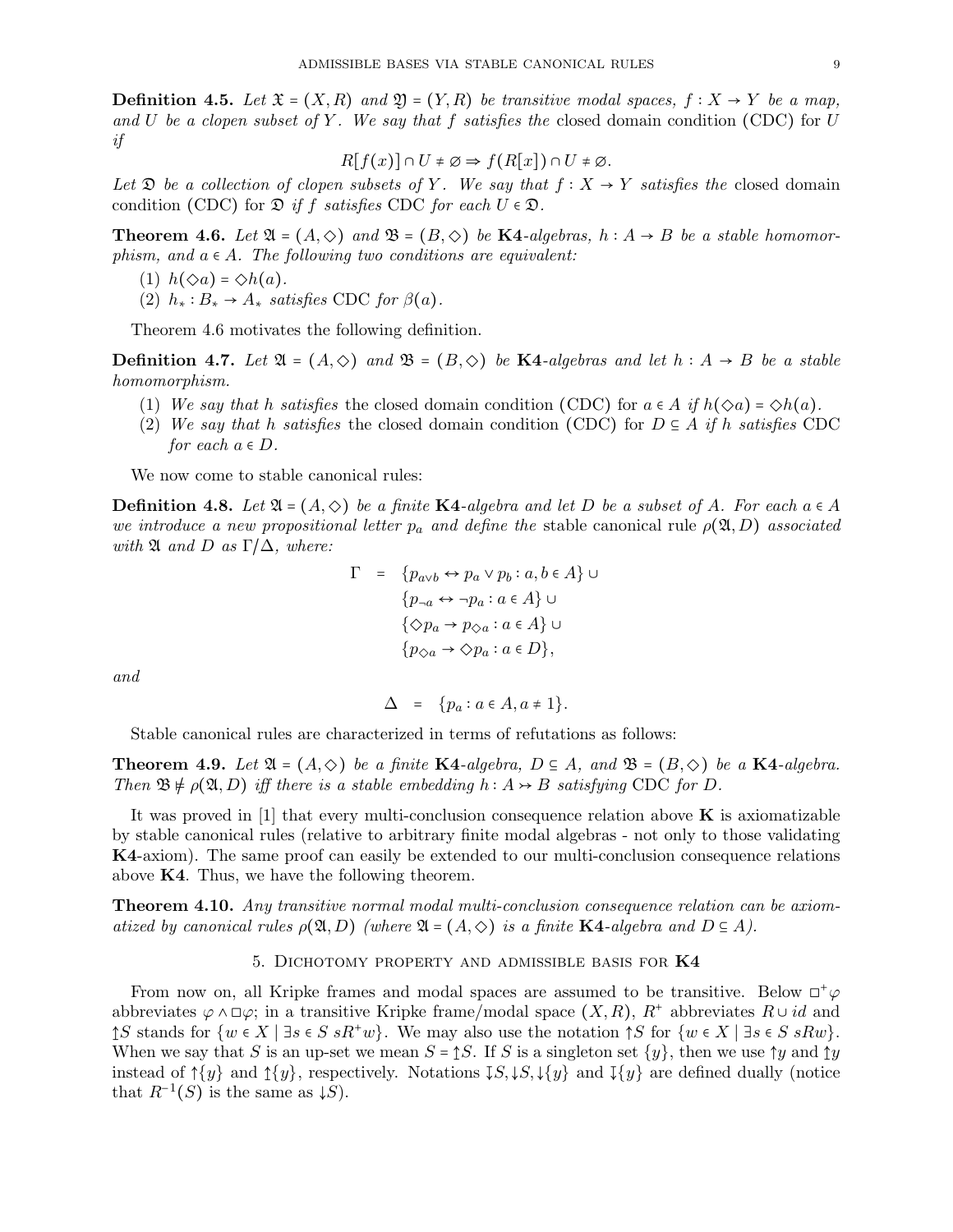Let  $F = (W, R)$  be a frame dual to a finite K4-algebra  $\mathfrak{A} = (A, \diamondsuit)$ . We denote the set  $\{\beta(a) : a \in \mathfrak{S}\}$ D} by D. We will also denote (abusing notation) the stable canonical rule  $\rho(\mathfrak{A}, D)$  by  $\rho(F, D)$ .  $_{\ell,m}$ 

Let 
$$
S_n^{\ell,m}
$$
 be the rule:

$$
(S_n^{\ell,m}) \qquad \qquad \frac{\left(\bigwedge_{l=1}^{\ell}(\Box v_l \to v_l) \land \bigwedge_{k=1}^m \Box(r_k \to \Box(r_k \lor \Box^+ q))\right) \to \bigvee_{i=1}^n \Box p_i}{\Box^+ q \to p_1 \mid \cdots \mid \Box^+ q \to p_n}
$$

and  $T_n^m$  be the rule:

$$
(T_n^m) \qquad \qquad \frac{\bigwedge_{k=1}^m (\Diamond r_k \to \Diamond (r_k \land \Box^+ q)) \to \bigvee_{i=1}^n \Box p_i}{\Box^+ q \to p_1 \mid \cdots \mid \Box^+ q \to p_n}
$$

## Theorem 5.1.

- (1) The rule  $(S_n^{\ell,m})$  is admissible in **K4** for each  $n, m, \ell \in \omega$ .
- (2) The rule  $(T_n^m)$  is admissible in **K4** for all  $m \in \omega$ .

Proof. The foregoing proof is essentially an adjustment of the proof of Theorem 3.1.

(1) We have to show that if  $\sigma$  is a substitution such that none of  $\Box^+\sigma q \to \sigma p_1, \ldots, \Box^+\sigma q \to \sigma p_n$ is a theorem of **K4**, then  $(\bigwedge_{l=1}^{\ell}(\Box \sigma v_l \rightarrow \sigma v_l) \wedge \bigwedge_{k=1}^{m}\Box(\sigma r_k \rightarrow \Box(\sigma r_k \vee \Box^+\sigma q))) \rightarrow \bigvee_{i=1}^{n}\Box \sigma p_i$  is not a theorem either.

By the finite model property of K4 there are finite rooted Kripke models  $\mathfrak{M}_1, \ldots, \mathfrak{M}_n$  such that  $\mathfrak{M}_i \models \Box^+ \sigma q$  and  $\mathfrak{M}_i \not\models \sigma p_i$  for all  $i = 1, ..., n$ . Consider the disjoint union of  $\mathfrak{M}_1, \ldots, \mathfrak{M}_n$  and add a new reflexive root  $\varrho$  to it. Extend the valuation to the resulting frame by making each variable false at  $\varrho$ . Denote the new model by  $\mathfrak{M}$ . Then by reflexivity of  $\varrho$  we will have  $\mathfrak{M}, \varrho \models \bigwedge_{l=1}^{\ell} (\Box \sigma v_l \rightarrow \sigma v_l)$ . Moreover  $\mathfrak{M}, \varrho \notin \bigvee_{i=1}^n \Box \sigma p_i$ , because for every i,  $\varrho$  sees a point in  $\mathfrak{M}_i$  where  $\sigma p_i$  is not true. Thus we will be done if  $\mathfrak{M}, \varrho \models \bigwedge_{k=1}^{m} \Box(\sigma r_k \rightarrow \Box(\sigma r_k \vee \Box^+\sigma q))$ . This means that for any k and any w in  $\mathfrak{M}$  with  $\mathfrak{M}, w \models \sigma r_k$  one has  $\mathfrak{M}, w' \models \sigma r_k \vee \Box^+ \sigma q$  for all w' with  $wRw'$ . But any such w' is either in some  $\mathfrak{M}_i$  and then  $\mathfrak{M}, w' \models \Box^+ \sigma q$ , or  $w' = \varrho$ , and then because of  $wRw'$  also  $w = \varrho$ , so  $\mathfrak{M}, w' \models \sigma r_k$ . In both cases  $\mathfrak{M}, w' \models \sigma r_k \vee \Box^+ \sigma q$ .

(2) The rule  $(T_n^m)$  is proved to be admissible in a similar way (this time, an irreflexive extra root is needed).  $\square$ 

**Lemma 5.2.** Suppose that a stable canonical rule  $\rho(F, D)$  has the following property. Given a transitive modal space  $(W, R)$  and a clopen up-set  $Y \subseteq W$  and a stable surjective map  $f: Y \to F$ satisfying CDC for D, there is stable surjective  $f: W \to F$  with  $f \subseteq f$  satisfying CDC for D. Then  $\rho(F, D)$  is equivalent to an assumption-free rule.

*Proof.* Let  $\rho(A, D)$  be the rule

$$
\frac{\varphi}{\varphi_1 \mid \cdots \mid \varphi_n}
$$

We will show that under the assumption of the lemma this rule is equivalent to

(2) 
$$
\frac{1}{\Box^+\varphi \to \varphi_1 \mid \dots \mid \Box^+\varphi \to \varphi_n}
$$

 $(2) \Rightarrow (1)$  is clear. Now assume that a transitive modal space  $(W, R)$  does not validate  $(2)$ . We show that then it does not validate (1). Let V be a valuation on W such that  $V(\Box^{\dagger}\varphi) \notin$  $V(\varphi_1), \ldots, V(\Box^{\dagger} \varphi) \notin V(\varphi_n)$ . We set  $Y = V(\Box^{\dagger} \varphi) \subseteq W$ . Then  $Y \neq (1)$ . This means that there is a stable surjective  $f: Y \to F$  satisfying CDC for D. By the condition of the lemma f can be extended to a stable surjective map  $\bar{f}: W \to F$  satisfying CDC for D, implying  $W \neq (1)$ .

The following is a modal analogue of Definition 3.3.

**Definition 5.3.** A stable canonical rule  $\rho(A, D)$  is called trivial<sup>°</sup> if for all  $S \subseteq A_*$  there is a reflexive  $x^{\circ} \in A_{*}$  such that

 $(1)$ :  $S \subseteq \uparrow x^{\circ}$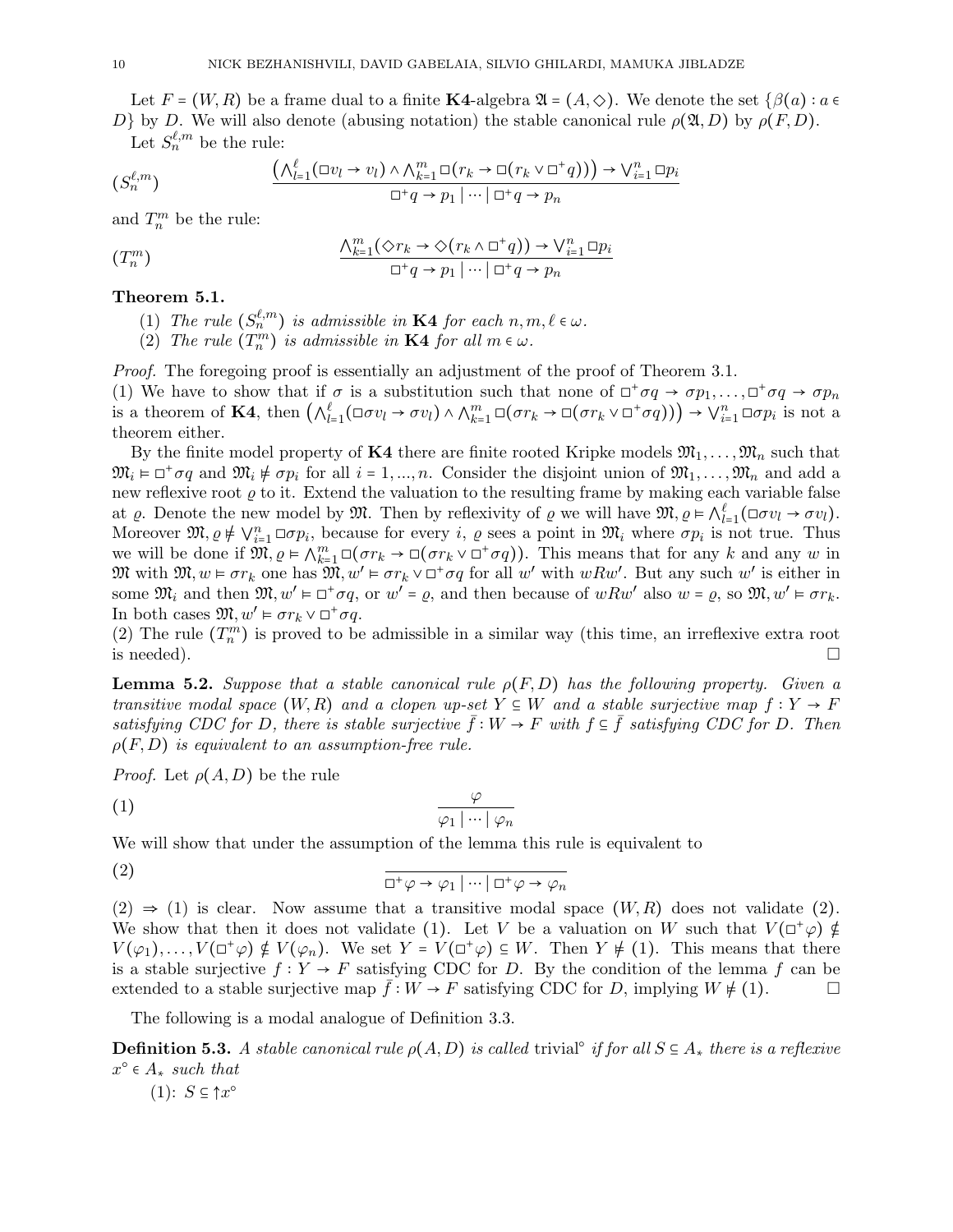- (2): For all  $d \in D$ , if  $d \cap \{x^{\circ} \neq \emptyset \text{ then } d \cap (\{x^{\circ}\} \cup \uparrow S) \neq \emptyset$ .
- A stable canonical rule  $\rho(A, D)$  is called trivial<sup>•</sup> if for all  $S \subseteq A_*$  there is  $x^{\bullet} \in A_*$  such that  $(3)$ :  $S \subseteq \uparrow x^{\bullet}$ 
	- (4): For all  $d \in D$ , if  $d \cap \uparrow x^{\bullet} \neq \emptyset$  then  $d \cap \uparrow S \neq \emptyset$ .
- A stable canonical rule  $\rho(A, D)$  is called trivial iff it is both trivial<sup>®</sup> and trivial<sup>®</sup>.<sup>3</sup>

Theorem 5.4. The following are equivalent:

- (1)  $\rho(A, D)$  is admissible.
- (2)  $\rho(A, D)$  is derivable from  $\{S_n^{\ell,m} : m, n, \ell \in \omega\} \cup \{T_n^m : m, n \in \omega\}.$
- (3)  $\rho(A, D)$  is not trivial.
- (4)  $\rho(A, D)$  is not equivalent to an assumption-free rule.

*Proof.* (2)  $\Rightarrow$  (1): We know that all  $S_n^{\ell,m}$  and  $T_n^m$  are admissible, i. e. valid in the free **K4**-algebra on infinitely many generators. Since moreover  $\rho(A, D)$  is derivable from  $\{S_n^{\ell,m}, T_n^m : \ell, m, n \in \omega\},\$ we conclude that  $\rho(A, D)$  is also valid on this algebra, i. e. is admissible.

 $(3) \Rightarrow (2)$ :

Suppose  $\rho(F, D)$  is not derivable from  $\{S_n^{\ell,m} : m,n, \ell \in \omega\} \cup \{T_n^m : m,n \in \omega\}$  with  $F = A_*$ . Then there is a transitive modal space  $(W, R)$  validating all  $S_n^{\ell,m}$ 's and all  $T_n^m$ 's and refuting  $\rho(F, D)$ . The latter means that there is a stable surjective  $f : W \to F$  satisfying CDC for D. Fix  $S \subseteq F$ .

We will first show that there exist  $x^{\circ}$  and  $x^{\bullet}$  satisfying the conditions of Definition 5.3(1)-(2). In what follows we are working in the modal algebra  $(W, R)^*$ ; all connectives and modal operators are taken in this algebra. For  $s \in S$  let  $p_s = W \setminus f^{-1}(s) \subseteq W$ , let  $q = f^{-1}(\uparrow S)$  and let  $r_k = f^{-1}(k)$ for  $k \in F$ . Let  $C = \{v_1, \ldots, v_\ell\}$  be a finite set of clopens of W. Since f is continuous and F is discrete,  $p_s$  and  $r_k$  are clopens, while q is a clopen up-set in W since f is also stable. In particular, q and  $\Box^+ q$  have the same underlying set. Moreover, for all  $s \in S$  we have  $\Box^+ q \notin p_s$ . Indeed, for any  $w_s \in f^{-1}(s)$  we have that  $w_s \in q$  but  $w_s \notin p_s = W \setminus f^{-1}(s)$ . This means that the conclusion of the rule  $S_n^{\ell,m}$  is falsified on W. It follows that W falsifies the premise of that rule as well. Hence there exists  $w_C \in W$  such that  $w_C \in \bigcap_{l=1}^{\ell} (\exists v_l \to v_l), w_C \in \bigcap_{k \in F} \Box(r_k \to \Box(r_k \cup \Box^+ q))$  and  $w_C \notin \bigcup_{s \in S} \Box p_s$ . The latter can be equivalently written as  $w_C \in \bigcap_{s \in S} \Diamond f^{-1}(s)$ . We thus obtain that the set  $\{\Box v \to v \mid v \in W^*\}\cup \{\bigcap_{k\in F}\Box(r_k \to \Box(r_k \cup \Box^+ q))\cap \bigcap_{s\in S}\Diamond f^{-1}(s)\}\)$  of clopens of W has finite intersection property. Since  $W$  is compact, the intersection of all these clopens is nonempty, i. e. there is  $w \in W$  that belongs to all of these clopens. That is, w belongs to all clopens of the form  $\Box v \to v$  (which means that w is reflexive), and also  $w \in \bigcap_{k \in F} \Box(r_k \to \Box(r_k \cup \Box^+ q))$  and  $w \in \bigcap_{s \in S} \diamond f^{-1}(s)$ . By the latter, we have that for every  $s \in S$  there is a w' such that  $wRw'$  and  $f(w') = s$ . In other words, f being stable,  $\uparrow f(w) \supseteq S$ . Let  $x := f(w)$ . Then condition (1) of Definition 5.3 is met (notice that x is reflexive because w is reflexive and f is stable). We now show that condition (2) is met as well.

Since  $w \in \bigcap_{k \in F} \Box(r_k \to \Box(r_k \cup \Box^+ q))$ , in particular we have  $w \in \Box(r_x \to \Box(r_x \cup \Box^+ q))$ . Since  $w \in r_x$ , we obtain that  $w \in \Box(r_x \cup \Box^+ q) = \Box(\neg r_x \rightarrow \Box^+ q)$ . This means that any  $w'$  such that  $wRw'$  and  $f(w') \neq x$  will be necessarily in  $\Box^+ q$ .

Now if  $d \cap \uparrow x \neq \emptyset$  for some  $d \in D$ , then as  $x = f(w)$ , by the CDC of f there is w' such that  $wRw'$ and  $f(w') \in d$ . Then, either  $f(w') = x$  and then  $f(w') \in d \cap \{x\}$ , or  $f(w') \neq x$  and then as we have seen  $f(w') \in \mathcal{S}$ . Thus  $f(w') \in d \cap (\{x\} \cup \mathcal{S})$ , so that  $d \cap (\{x\} \cup \mathcal{S}) \neq \emptyset$ . This implies that  $\rho(F, D)$ is trivial<sup>°</sup> (putting  $x^{\circ} = x$ ).

Next we show that there exists an  $x^{\bullet}$  satisfying the conditions of Definition 5.3(3)-(4). As above, for  $s \in S$  let  $p_s = W \setminus f^{-1}(s) \subseteq W$ , let  $q = f^{-1}(\uparrow S)$  and let  $r_k = f^{-1}(k)$  for  $k \in F$ . Again, the conclusion of the rule  $T_n^m$  is falsified on W and consequently W falsifies the premise of that rule as

<sup>&</sup>lt;sup>3</sup>Notice that the points  $x^{\circ}$  and  $x^{\bullet}$  may coincide.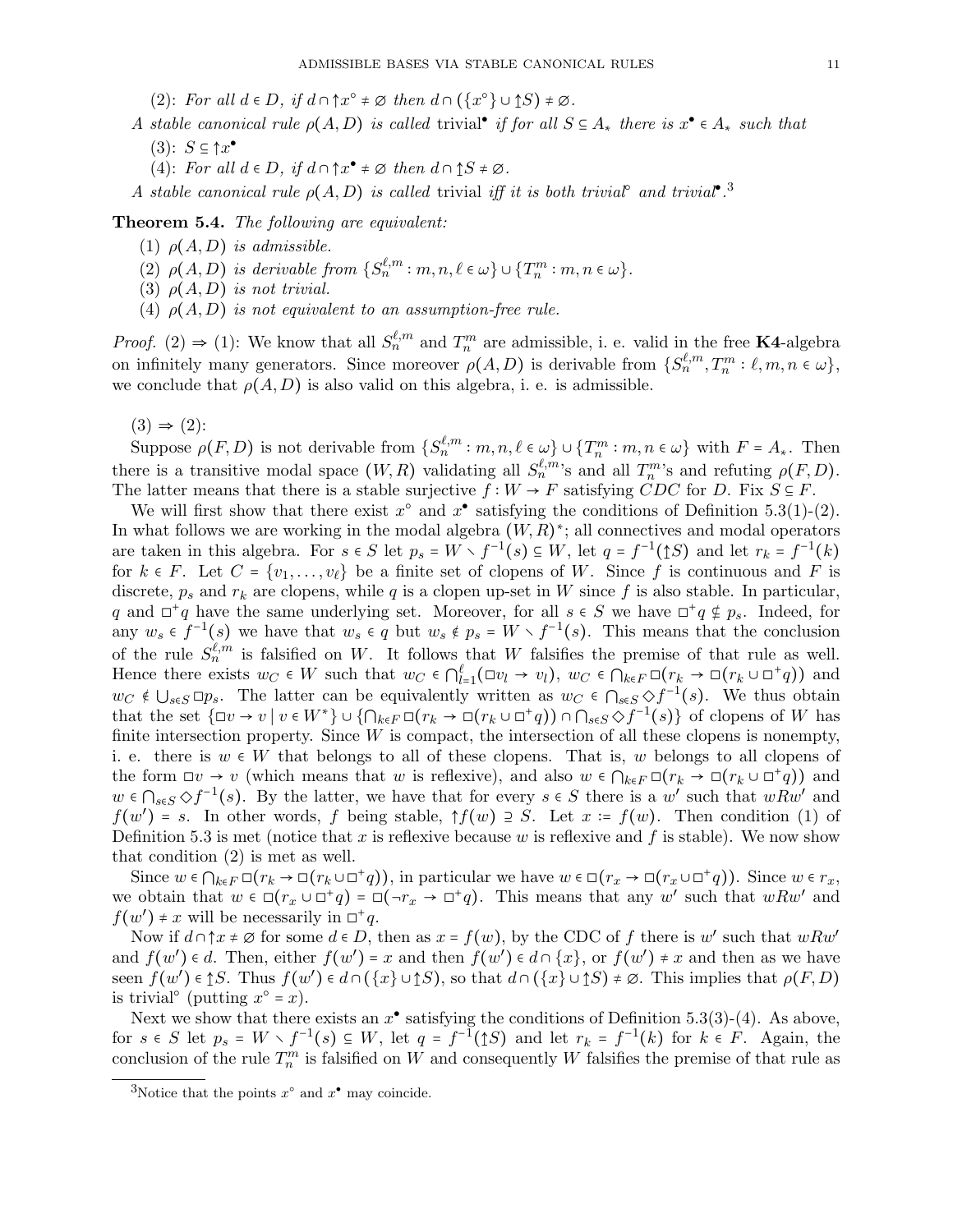well. Thus there is  $w \in \bigcap_{k \in F} (\Diamond r_k \to \Diamond (r_k \wedge \Box^+ q))$  and  $w \notin \bigcup_{s \in S} \Box p_s$ . By the latter, we have that for every  $s \in S$  there is a w' such that  $wRw'$  and  $f(w') = s$ . In other words, f being stable,  $\uparrow f(w) \supseteq S$ . Let  $x = f(w)$ . Then condition (3) of Definition 5.3 is met. For condition (4), consider  $d \in D$  such that  $d \cap \uparrow f(w) \neq \emptyset$ . Then, since f satisfies CDC for D, there is an  $u \in W$  with wRu and  $f(u) \in d$ . Thus  $w \in \Diamond r_k$  for  $k = f(u)$ , as  $r_k = f^{-1}(k)$ ; since  $w \in \Diamond r_k \to \Diamond (r_k \wedge \Box^+ q)$ , there is w' such that  $wRw'$  and  $w' \in r_k \cap \Box^+q$ , which means in particular that  $f(w') = k \in d \cap \uparrow S$ , as wanted. Putting  $x^{\bullet} = x$  we deduce that  $\rho(F, D)$  is trivial<sup>o</sup> and hence, trivial.

 $(4) \Rightarrow (3)$ :

Suppose  $\rho(A, D)$  is trivial. We show that then it is equivalent to an assumption-free rule. Using Lemma 5.2, it suffices to extend any stable surjective map  $f: Y \to F$  from a clopen up-set  $Y \subseteq W$ of a transitive modal space  $(W, R)$  to F satisfying CDC for D to an  $\bar{f}: W \to F$  with the same properties.

For  $w \in W$  let  $f_w = f(Y \cap \uparrow w)$ . If  $S \subseteq F$  is of the kind  $f_w$ , let  $Y_S \subseteq W$  be  $Y_S = \{w \in W \setminus Y : f_w = S\}$ . We take a minimal  $S \subseteq F$  such that  $Y_S \neq \emptyset$  (i. e. that  $S = f_w$  for some  $w \notin Y$ ) and extend f to  $Y \cup Y_S$ .

Claim 5.5.  $Y \cup Y_S$  is a clopen up-set.

*Proof.* That  $Y \cup Y_S$  is an up-set follows from minimality of S. Indeed, if  $x \in Y \cup Y_S$  and  $xRy$ , then either  $y \in Y$  and then we are done, or, provided  $y \notin Y$ , then, since Y is an up-set, also  $x \notin Y$ , so  $x \in Y_S$ , i. e.  $f_x = S$ . Moreover  $\hat{y} \subseteq \hat{y}x$ , hence

$$
f_y = f(Y \cap \mathbf{1}y) \subseteq f(Y \cap \mathbf{1}x) = f_x = S,
$$

so by minimality of S necessarily  $f_y = S$ . The latter means  $y \in Y_S$ , so  $y \in Y \cup Y_S$ . Thus  $Y \cup Y_S$  is an up-set.

To show that  $Y \cup Y_S$  is clopen it suffices to show that  $Y_S$  is clopen. Indeed, for any  $w \in W$  we have that  $w \in (\Box^+(Y \to f^{-1}S)) \setminus Y$  if and only if  $f(Y \cap \mathbf{1}w) \subseteq S$  and  $w \notin Y$ , which by minimality of S implies that actually  $f(Y \cap \uparrow w) = S$ . Thus  $Y_S = (\Box^+(Y \to f^{-1}S)) \setminus Y$  is clopen. This finishes the proof of the claim.  $\Box$ 

We now extend f to  $\bar{f}$  with  $Y \subsetneq \text{dom}\bar{f} = Y \cup Y_S$ . Recall that, by the triviality of  $(F, D)$ , there exist two (not necessarily distinct) points  $s^{\bullet}, s^{\circ}$  such that (i)  $S \subseteq \uparrow s^{\bullet}$  and  $d \cap \uparrow s^{\bullet} \neq \emptyset \Rightarrow d \cap \uparrow S \neq \emptyset$ for all  $d \in D$ ; (ii)  $s^{\circ}$  is reflexive,  $S \subseteq \uparrow s^{\circ}$  and  $d \cap \uparrow s^{\circ} \neq \emptyset \Rightarrow d \cap (\{s^{\circ}\} \cup \uparrow S) \neq \emptyset$  for all  $d \in D$ . We distinguish two cases, depending whether S has a reflexive root or not.

Case (I): S has a reflexive root  $s \in S$ . We put:

$$
\bar{f}(w) = \begin{cases} f(w), & \text{if } w \in Y, \\ s, & \text{if } w \in Y_S \setminus Y. \end{cases}
$$

It is easy to see that  $\bar{f}$  is stable (s is reflexive). Now we also show that  $\bar{f}$  is continuous. Indeed, for every  $x \in F$  we have  $\tilde{f}^{-1}(x) = f^{-1}(x)$  (if  $x \neq s$ ) or  $\bar{f}^{-1}(x) = f^{-1}(x) \cup Y_S$  (if  $x = s$ ). Since the latter is a clopen set, continuity follows. Also,  $\bar{f}$  satisfies CDC: the relevant case is when  $d \cap \tilde{f}(w) \neq \emptyset$ for  $d \in D$ ,  $w \in Y_S$ . We have  $f(w) = s$ . But  $f_w = S$  (because  $w \in Y_S$ ), i. e.  $f(Y \cap \uparrow w) = S$ . Thus, there is  $w' \in Y$  with  $wR^+w'$  and  $f(w') = s$ . Since  $w \notin Y$  and  $w' \in Y$ , we have  $wRw'$ . We can use the fact that f satisfies the CDC: since  $w' \in Y = dom(f)$  and  $\uparrow \bar{f}(w) = \uparrow s = \uparrow f(w')$ , we get  $\uparrow f(w') \cap d \neq \emptyset$ and also  $f(\uparrow w') \cap d \neq \emptyset$ ; as a consequence  $\bar{f}(\uparrow w) \cap d$  is also not empty.

Case  $(II)$ : S does not have a reflexive root. We further distinguish two sub-cases, depending whether there are irreflexive  $R^*$ -quasi-maximal points in  $Y_S$  or not. Notice that such points form the clopen antichain  $Y_S^{\bullet} = Y_S \setminus \downarrow Y_S$ .

Subcase (II.1): suppose  $Y_S^{\bullet} = \emptyset$ , i. e. there are no irreflexive quasi-maximal points in  $Y_S$ . Then, as noted above, every point in  $Y<sub>S</sub>$  can see a quasi-maximal reflexive point in it. We put: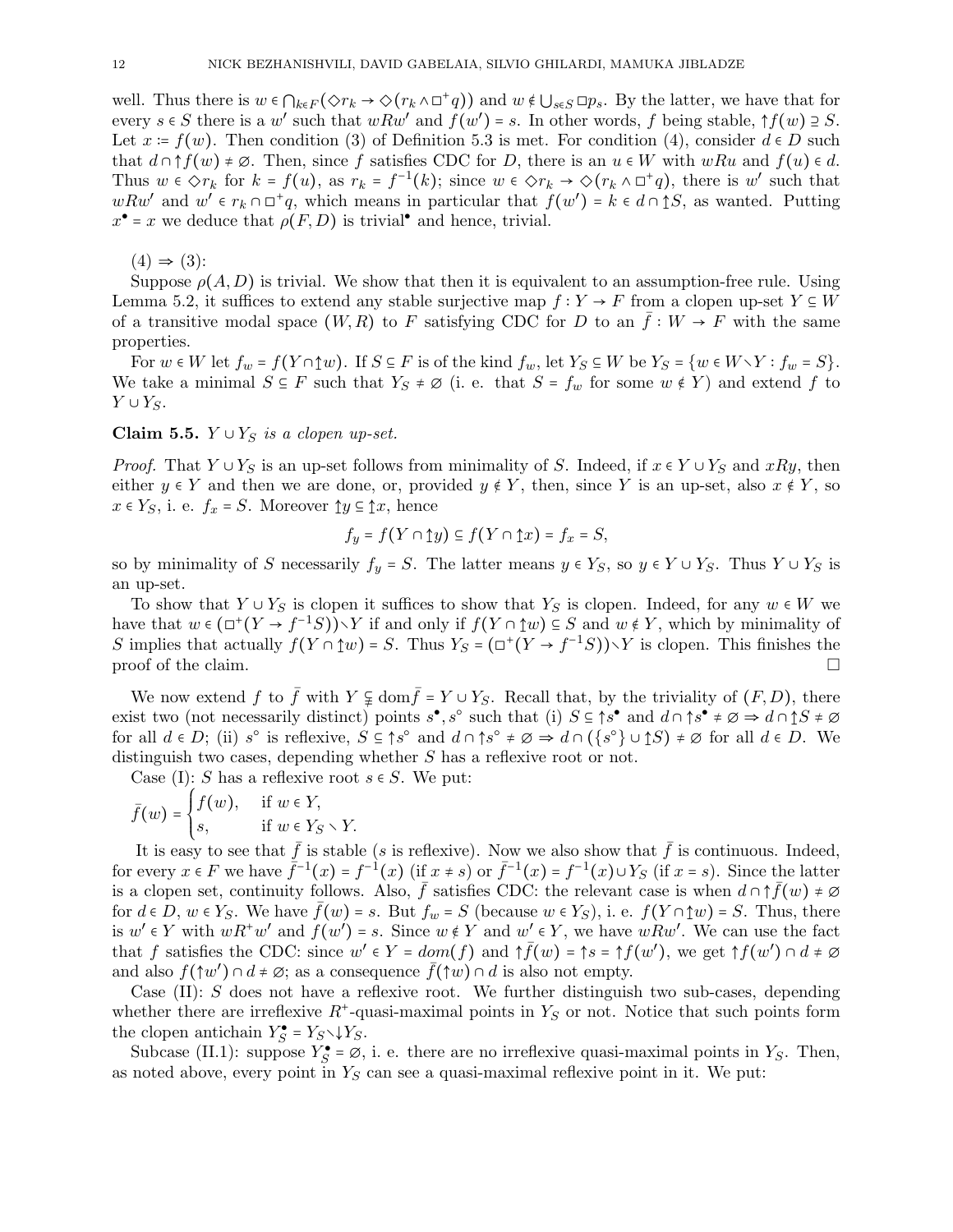$$
\bar{f}(w) = \begin{cases} f(w), & \text{if } w \in Y, \\ s^{\circ}, & \text{if } w \in Y_S. \end{cases}
$$

It is easy to see that  $\bar{f}$  is stable (s<sup>o</sup> is reflexive). Now we also show that  $\bar{f}$  is continuous. Indeed, for every  $x \in F$  we have  $\bar{f}^{-1}(x) = f^{-1}(x)$  (if  $x \neq s^{\circ}$ ) or  $\bar{f}^{-1}(x) = f^{-1}(x) \cup Y_{S}$  (if  $x = s^{\circ}$ ). Since the latter is a clopen set, continuity follows. Also,  $\bar{f}$  satisfies CDC: the relevant case is when  $d \cap \uparrow \bar{f}(w) \neq \emptyset$  for  $\bar{d} \in D$ ,  $w \in Y_S$ . We have  $\bar{f}(w) = s^{\circ}$  by construction and  $d \cap (\{s^{\circ}\} \cup \uparrow S) \neq \emptyset$  by the choice of s<sup>o</sup>. That is, either (i) s<sup>o</sup>  $\in d$  or (ii) there is an s'  $\in S$  such that  $d \cap \uparrow s' \neq \emptyset$ . In case (i), we pick a quasi-maximal reflexive w' in  $Y_s$  such that  $wR^+w'$ : since  $\bar{f}(w') = s^{\circ}$ , we have that  $\bar{f}(\uparrow w) \cap d$ contains s<sup>o</sup> and is not empty. In case (ii), recall that  $f_w = S$  (because  $w \in Y_S$ ), i. e.  $f(Y \cap \uparrow w) = S$ . So there is w' such that  $wR^+w'$ ,  $w' \in Y$  and  $f(w') = s'$ . Since  $w \notin Y$ , we must have  $wRw'$ . We can then apply CDC for f to get w'' such that  $w' R w''$  with  $f(w'') \in d$ . Thus,  $w R w''$  by transitivity and  $\bar{f}(w'') = f(w'') \in d$ : again,  $\bar{f}(\uparrow w) \cap d$  is not empty.

Subcase (II.2):  $Y_S^{\bullet}$  is not empty, i. e.  $Y_S$  has irreflexive quasi-maximal points. Here we first make a preliminary extension  $f_0$  of f to  $Y \cup Y_S^{\bullet}$  in order to include such points into the domain of the map. We then extend the new  $f_0$  to  $\overline{f}$  on  $Y_S \setminus \downarrow Y_S^{\bullet}$ .

Notice that  $s^{\bullet} \notin S$  because  $S \subseteq \uparrow s^{\bullet}$  and S does not have a reflexive root. We put:

$$
f_0(w) = \begin{cases} f(w), & \text{if } w \in Y, \\ s^{\bullet}, & \text{if } w \in Y_s^{\bullet}. \end{cases}
$$

It is easy to see that  $f_0$  is stable (points in  $Y^{\bullet}$  are irreflexive). Now we also show that  $f_0$  is continuous. Indeed, for every  $x \in F$  we have  $(f_0)^{-1}(x) = f^{-1}(x)$  (if  $x \neq s^{\bullet}$ ) or  $(f_0)^{-1}(x) = f^{-1}(x) \cup Y_s^{\bullet}$ (if  $x = s^{\bullet}$ ). Since the latter is a clopen set, continuity follows. Also,  $f_0$  satisfies CDC: the relevant case is when  $d \cap \uparrow f_0(w) \neq \emptyset$  for  $d \in D$ ,  $w \in Y_S^{\bullet}$ . We have  $f_0(w) = s^{\bullet}$  by construction. From  $d \cap \uparrow s^{\bullet} \neq \emptyset$  we get that there is an  $s' \in d \cap \uparrow S$ , i.e. there is  $s'' \in S$  such that  $s''Rs' \in d$ . Then, since  $S = f_w = f(Y \cap \mathbf{w})$ , there is w'' such that  $w'' \in Y$ ,  $wR^+w''$  and  $f(w'') = s''$ . Since  $w \notin Y$ , in fact we have  $wRw''$  and by the CDC for  $f(w'' \in dom(f) = Y)$ , since  $f(w'') = s''Rs' \in d$ , we get  $f(\uparrow w'') \cap d \neq \emptyset$ . Thus  $\uparrow f_0(w) \cap d \supseteq \uparrow f_0(w'') \cap d = \uparrow f(w'') \cap d \neq \emptyset$ .

If we compute  $Y_S$  with  $f_0$  instead of  $f$ , we now get  $Y'_S = Y_S \setminus \mathbb{I}Y_S^{\bullet}$  instead of  $Y_S$ : since  $s^{\bullet} \notin S$ , for any w we will have  $f_0((Y \cup Y_S^{\bullet}) \cap \mathbf{1}w) = S$  if and only if  $f(Y \cap \mathbf{1}w) = S$  and  $\mathbf{1}w \cap Y_S^{\bullet} = \emptyset$ , i. e.  $w \in Y_S \setminus \mathbb{I}Y_S^{\bullet}$ . It follows that quasi-maximal points in  $Y_S'$  are all reflexive. We then can continue as in Subcase  $(II.1)$  above and get an extension  $f$ .

So we extended f to  $\bar{f}$ . We need to show that by repeating this procedure we cover the whole of W. This holds since the following is true: if some  $S \subseteq F$  has been used for further extension of the map according to the above procedure, then this same  $S$  can never occur again during any subsequent extensions.

Indeed let  $f^k$ , resp.  $f^n$  be any further extensions of f to  $Y^k$ , resp.  $Y^n$ ,  $k < n$ . Suppose we have used some S for  $f^k$ ; then it cannot happen that S can be also used for  $f^n$ .

Suppose, to the contrary, that S occurs as one of the candidates to build  $f^n$ . Then in particular  $S = f_w^{n-1}$  for some  $w \in Y^n \setminus Y^{n-1}$ . Then also  $w \notin Y^k$ , so  $S \neq f_w^{k-1}$  (since  $Y^k = Y^{k-1} \cup Y_S^{k-1}$  and  $Y_S^{k-1}$ consists precisely of those  $v \notin Y^{k-1}$  for which  $f^{k-1}_v = S$ ). In fact by minimality of S,  $f^{k-1}_w$  cannot be included in S, so  $f_w^{k-1} \setminus S$  is nonempty. Now note that since  $f^{n-1}$  is an extension of  $f^{k-1}$ , one has  $f_w^{n-1} \supseteq f_w^{k-1}$ , hence also  $f_w^{n-1} \setminus S$  is nonempty, which contradicts the equality  $S = f_w^{n-1}$  above.

It thus follows that after each next extension at least one subset of  $F$  is excluded from all subsequent extension steps. Thus after some step n there will be no  $w \notin Y^n$  and no S left with the property  $f_w^n = S$ . Which just means that there is no w outside  $Y^n$ , i. e.  $Y^n = W$ .

 $(1) \Rightarrow (4)$ : The proof is exactly the same as in Theorem 3.4.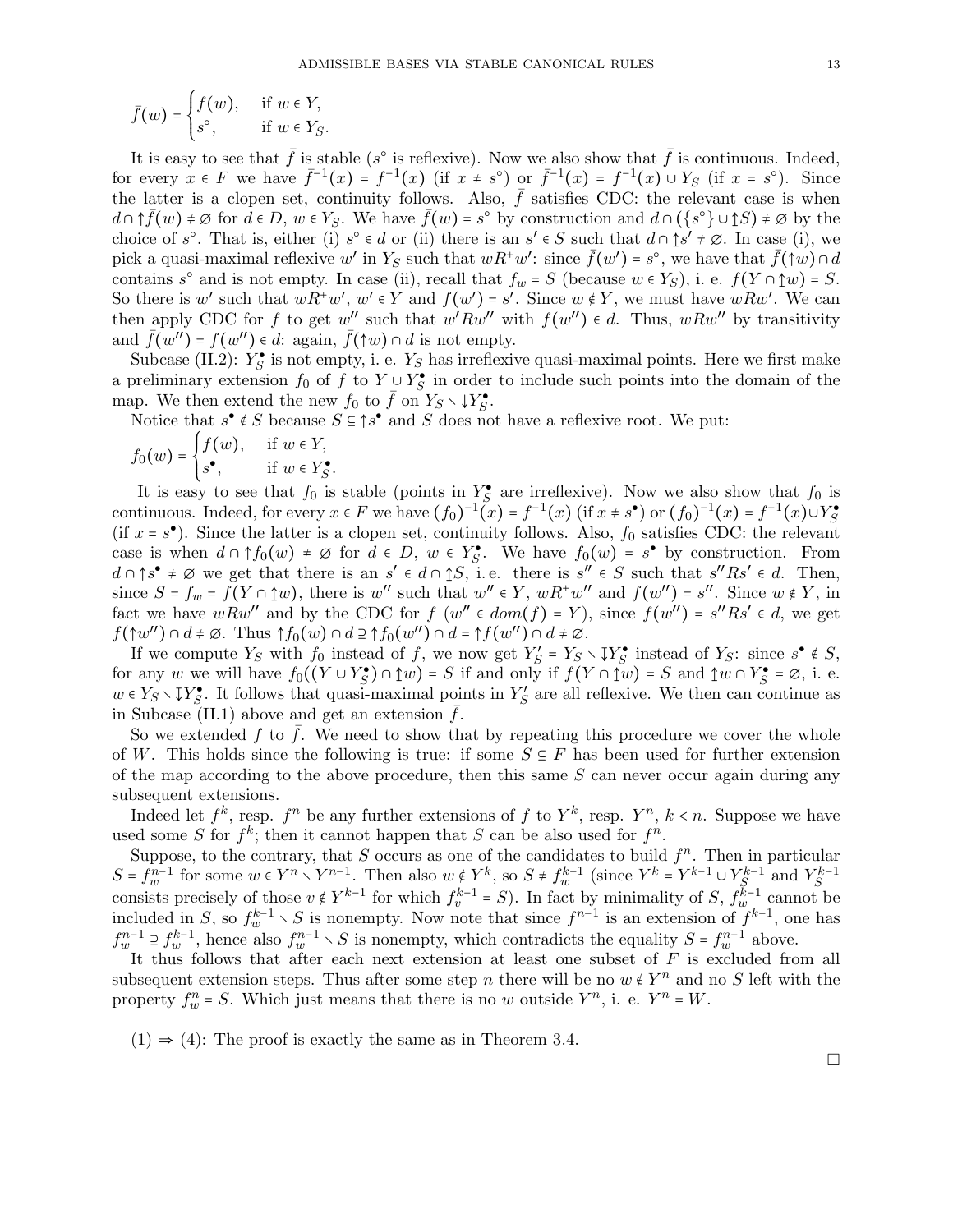**Corollary 5.6.** A canonical rule  $\rho(F, D)$  has the following dichotomy property: it is either admissible or equivalent to an assumption-free rule.

Corollary 5.7. Admissibility is decidable for K4.

*Proof.* The proof is similar to the proof of Corollary 3.7.

**Corollary 5.8.** The rules  $\{S_n^{\ell,m} : m, n \in \omega\} \cup \{T_n^m : m \in \omega\}$  form an admissible basis for **K4**.

*Proof.* The proof is similar to the proof of Corollary 3.8.  $\Box$ 

To conclude, we mention that the above results also hold for S4, with the following modifications: (i) rules  $(T_n^m)$  should be removed from the admissible basis; (ii) rules  $(S_n^{\ell,m})$  are kept, but can be simplified (we do not need the parameter  $\ell$  either, because the conjuncts  $\bigwedge_{l=1}^{\ell} (\Box v_l \to v_l)$  are now valid formulas); (iii) in Definition 5.3, conditions (3)-(4) are removed (thus a stable canonical rule is trivial in the new  $S4$  sense iff it was just trivial<sup> $\circ$ </sup> in the old sense).

**Remark 5.9.** Recall that an algebra P in a variety V is called *projective* if for any surjective homomorphism  $p: A \rightarrow B$  of  $\mathcal V$ -algebras and any homomorphism  $b: P \rightarrow B$  in the diagram



there exists a lift, i. e. a homomorphism  $a: P \to A$  with  $b = pa$ . It is well known that free algebras are projective, that a retract of a projective algebra is projective, and that an algebra is projective if and only if it is a retract of a free algebra.

For modal and Heyting algebras we can generalise the notion of projectivity to D-projectivity. We will discuss only the modal  $\mathbf{K4}$ -case here. Let  $(P, D)$  be a pair where P is a  $\mathbf{K4}$ -algebra and  $D \subseteq P$ . For brevity, let us call a map  $h : P \to A$  a D-morphism if h is a stable homomorphism satisfying CDC for D. We will denote D-morphisms by  $h : P \sim A$ .

For a subset  $D \subseteq P$  of a K4-algebra P we will call the algebra P D-projective if any diagram

$$
\begin{array}{c}\nA \\
a \\
\downarrow \\
P \sim \sim \rightarrow B\n\end{array}
$$

of K4-algebras has a D-lift, that is, for any surjective modal homomorphism p and any D-morphism b there is a D-morphism a with  $pa = b$ . It can be shown that P is D-projective if and only if it is a D-retract of a free  $K4$ -algebra. The latter means that there exists a modal homomorphism  $p : F \to P$  from a free K4-algebra to P and a D-morphism  $f : P \sim F$  with  $pf = idP$ .

Then our main theorem 5.4 is nothing but a characterisation of finite  $D$ -projective K4-algebras. Namely it follows from the main theorem that for a finite K4-algebra P and  $D \subseteq P$ , TFAE: (1) P is D-projective, (2)  $\rho(P, D)$  is not admissible, (3) The dual of P satisfies the triviality conditions of Definition 5.3. Thus, in terms of D-projectivity we have the following dichotomy property: for any finite K4-algebra P and any subset  $D \subseteq P$ , the stable canonical rule  $\rho(P, D)$  is not admissible if and only if  $P$  is  $D$ -projective.

Remark 5.10. Admissibility and unification over the basic (non-transitive) modal logic K are longstanding open problems. Although the proofs of this paper do not apply to  $\bf{K}$  directly, we note that unlike the canonical rules of [17], stable canonical rules axiomatize consequence relations over